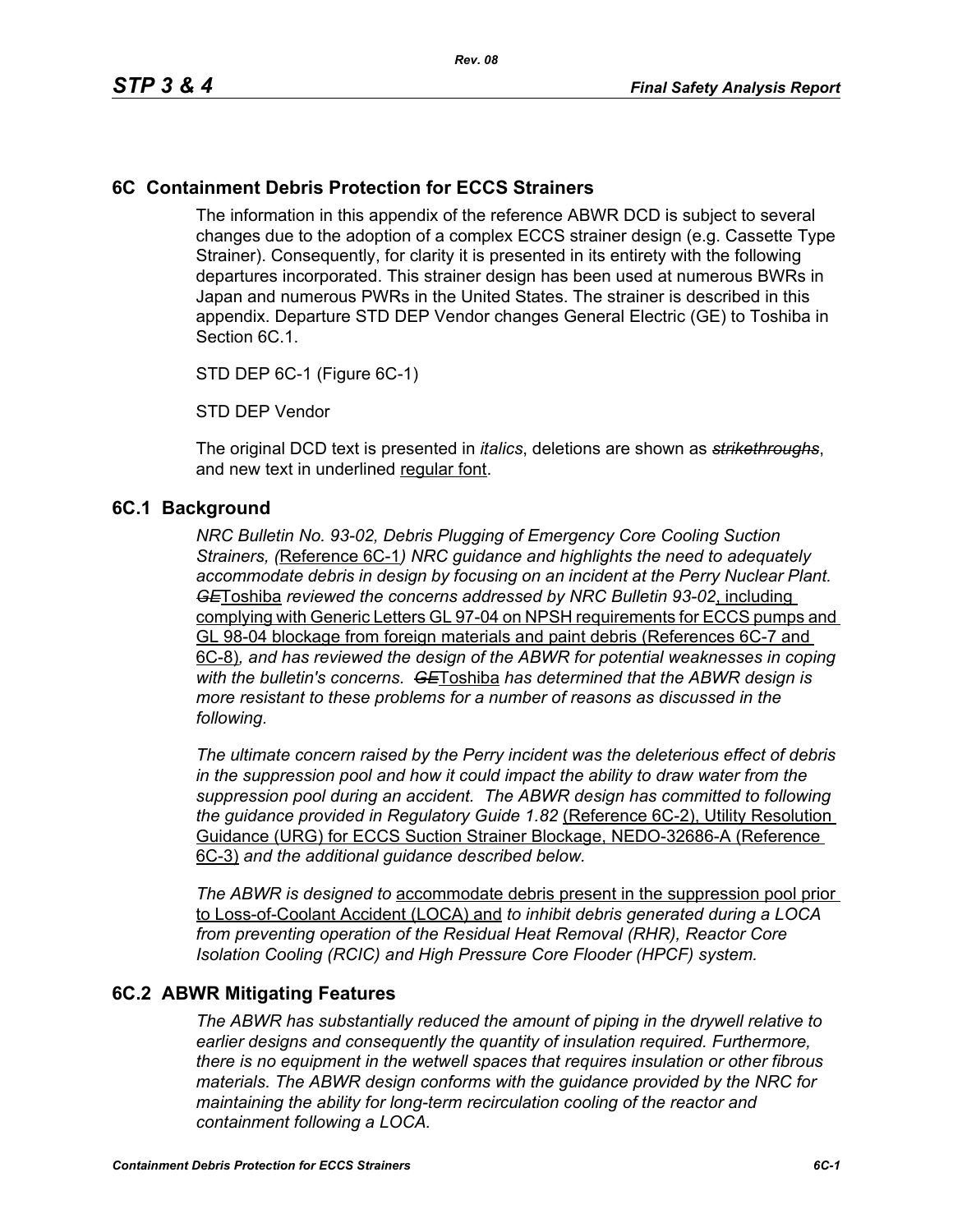*Rev. 08*

*The Perry incident was not the result of a LOCA but rather debris entering the Suppression Pool during normal operation. The arrangement of the drywell and wetwell/wetwell airspace on a Mark III containment (Perry) is significantly different from that utilized in the ABWR design. In the Mark III containment, the areas above the suppression pool water surface (wetwell airspace) are substantially covered by grating with significant quantities of equipment installed in these areas. Access to the wetwell airspace (containment) of a Mark III is allowed during power operations. In contrast, on the ABWR the only connections to the suppression pool are 10 drywell connecting vents (DCVs), and access to the wetwell or drywell during power operations is prohibited. The DCVs will have horizontal steel plates located above the openings that will prevent any material falling in the drywell from directly entering the vertical leg of the DCVs. This arrangement is similar to that used with the Mark II connecting vent pipes. Vertically oriented trash rack construction will be installed around the periphery of the horizontal steel plate to intercept debris. The trash rack design shall allow for adequate flow from the drywell to wetwell. In order for debris to enter the DCV it would*  have to travel horizontally through the trash rack prior to falling into the vertical leg of *the connecting vents. Thus the ABWR is resistant to the transport of debris from the drywell to the wetwell.*

*In the Perry incident, the insulation material acted as sepia to filter suspended solids from the suppression pool water. The Mark I, II, and III containments have all used carbon steel in their suppression pool liners. This results in the buildup of corrosion products in the suppression pool, which settle out at the bottom of the pool until they are stirred up and resuspended in the water following some event (SRV lifting). In contrast, the ABWR liner of the suppression pool is fabricated from stainless steel which significantly lowers the amount of corrosion products which can accumulate at the bottom of the pool.* 

A further mitigating feature for the ABWR is that all thermal insulation installed is reflective metal insulation type (RMI) and the use of fibrous material in the primary containment is prohibited. Use of RMI minimizes the fibrous insulation source term used in the suction strainer design. This is a significant factor in design that reduces the potential suction strainer debris load and further reduces the potential for suction strainer blockage. In addition, inspections will ensure that there is no evidence of excessive build-up of debris around the ECCS suction strainers and any abnormalities that could affect the mechanical functioning of the suction strainers.

*Since the debris in the Perry incident was created by roughing filters on the containment cooling units, a comparison of the key design features of the ABWR is necessary. In the Mark III design more than 1/2 of the containment cooling units are effectively located in the wetwell airspace. For the ABWR there are no cooling fan units in the wetwell air space. Furthermore the design of the ABWR Drywell Cooling Systems does not utilize roughing filters on the intake of the containment cooling units.* 

Temporary filters are used during post construction systems testing in accordance with plant housekeeping and foreign material exclusion procedures further reducing the potential for introducing debris to the suppression pool.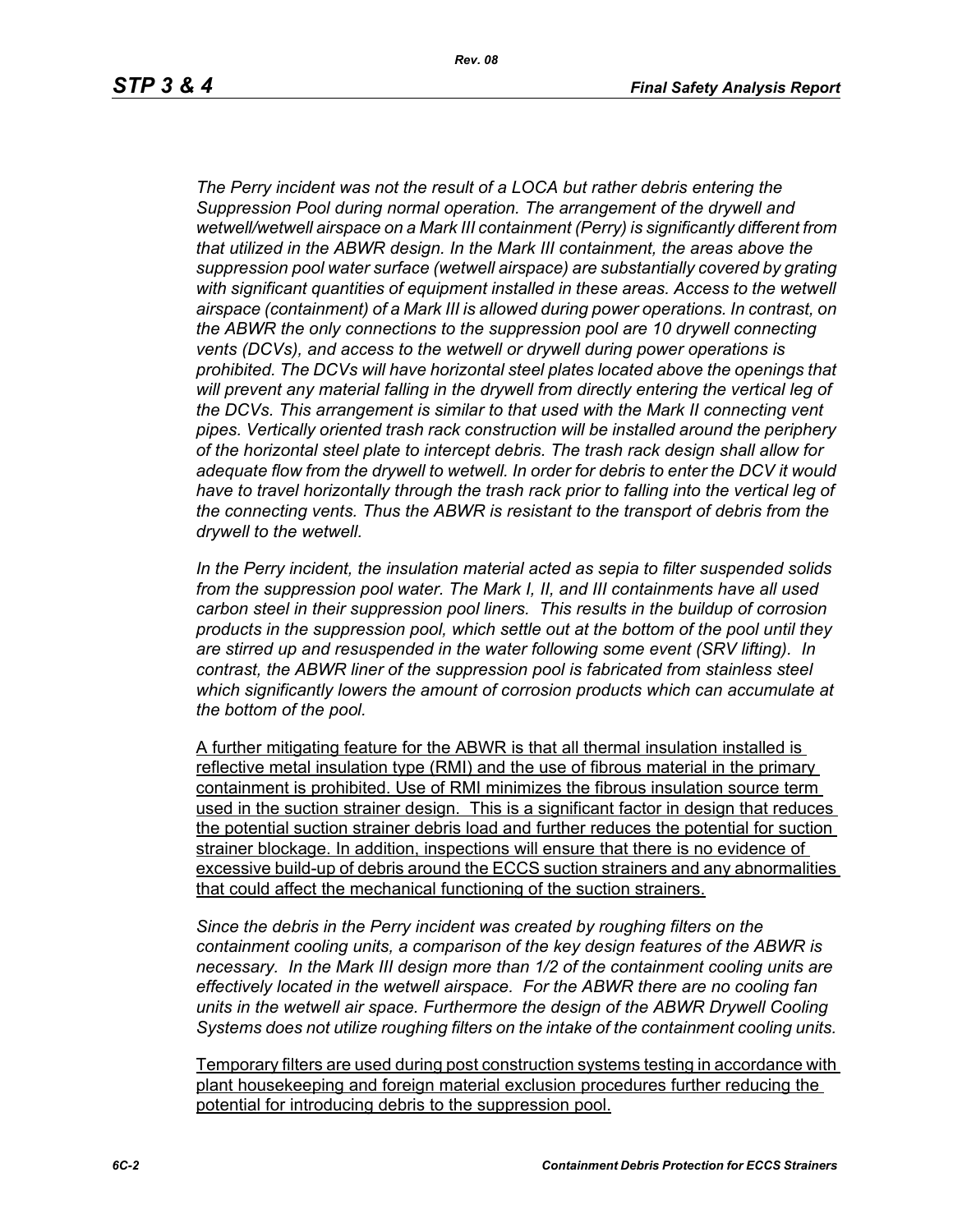*In the event that small quantities of debris enter the suppression pool, the Suppression Pool Cleanup System (SPCU) will remove the debris during normal operation. The SPCU is described in Section 9.5.9 and shown in Figure 9.5-1. The SPCU is designed to provide a continuous cleanup flow of 250 m*3*/h. This flow rate is sufficiently large to effectively maintain the suppression pool water at the required purity* cleanliness*. The SPCU system is intended for continuous operation and the suction pressure of the pump is monitored and provides an alarm on low pressure. Early indication of any deterioration of the suppression pool water quality will be provided if significant quantities of debris were to enter the suppression pool and cause the SPCU strainer to become plugged resulting in a low suction pressure alarm.* 

*The suction strainers* design *at* Perry preceded and *did not meet the current regulatory requirements. The ABWR ECCS suction strainers will utilize a "T" arrangement with conical strainers on the 2 free legs of the "T"* a cassette type strainer design. *This design separates the strainers so that it minimizes the potential for a contiguous mass to block the flow to an ECCS pump.* The design of the strainers will be based on Regulatory Guide 1.82, NUREG/CR-6224 (Reference 6C-4), NUREG/CR-6808 (Reference 6C-5) and the Utility Resolution Guidance, NEDO-32686-A. The cassette type strainer design is based on a set of cassette modules with U-shaped filter pockets attached to the cylindrical outer jacket. Each strainer consists of filter modules, the outer jacket and flange plates on each end of the cylindrical assembly. The filter module is constructed with cassettes which are arranged axially along the strainer axis. One cassette consists of pocket shaped filters which are arranged radially. A cut-away drawing of the strainer is shown in Figure 6C-1. The material used in the cassette type strainer is stainless steel. The cylindrical strainer assemblies are mounted in pairs on piping tees at each ECCS pump suction line. When the ECCS pump operates, the suction flow in the suppression pool runs into all pockets through the outer jacket windows. Each pocket has five flow paths from the inlet through the five perforated walls to the outlet of the pocket towards the cassette strainer. By using the cassettes with the pocket shaped filters, the strainer has an available filter area which is larger per volume than cylindrical and other shaped strainers. The number of cassettes and pockets is adjusted to produce a specific head loss performance for the strainer. To avoid debris clogging the flow restrictions downstream of the strainers, the size of the holes in the perforated sheets is chosen by considering specific flow paths of ECCS equipment and piping (for example, the containment spray nozzle and the ECCS pump seal cooling flow orifices). The strainers will have holes no larger than 2.1 mm.

A key feature in the design of these strainers is to collect debris where velocity is low, since the pressure drop across the debris bed is known to be proportional to the velocity through the bed. This minimizes head loss across the strainer. *The ABWR design also has additional features not utilized in earlier designs that could be used in the highly improbable event that all suppression pool suction strainers were to become plugged. The alternate AC (Alternating Current) independent water addition mode of RHR allows water from the Fire Protection System to be pumped to the vessel and*  sprayed in the wetwell and drywell from diverse water sources to maintain cooling of *the fuel and containment. The wetwell can also be vented at low pressures to assist in cooling the containment.*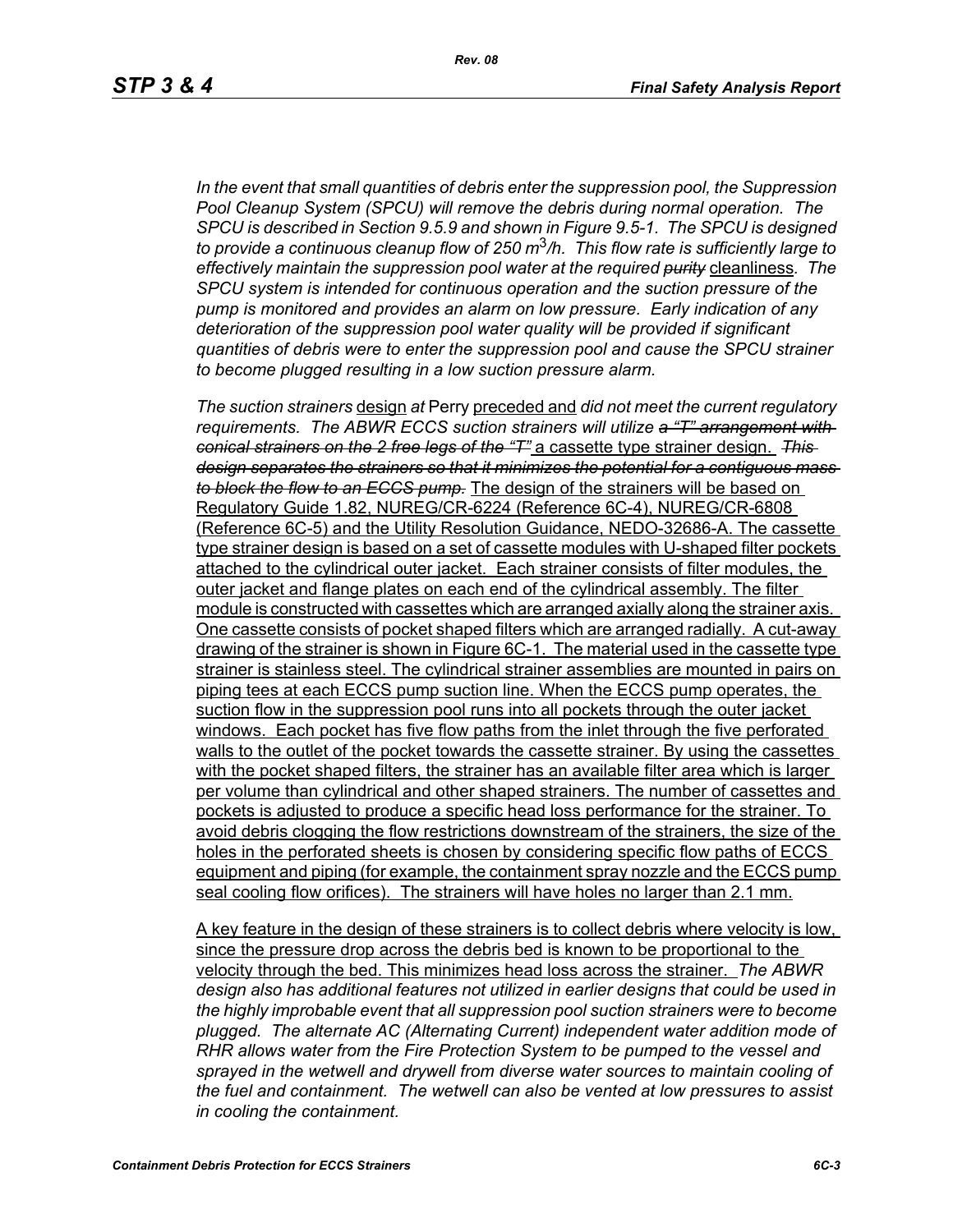## **6C.3 RG 1.82 Improvement**

*All ECCS strainers will at a minimum be*are *sized to conform with the guidance provided in Reg. Guide 1.82, for the most severe of all postulated breaks.*

*The following clarifying assumptions will also be*are *applied and will take precedence:*

- *(1) The debris generation model will utilize*s *right angle cones acting in both directions;*spherical zones of influence (ZOI) with radii in accordance with the Utility Resolution Guidance, NEDO-32686-A.
- *(2) The amount of* design *insulation debris load* that is *generated will be assumed to be 100% of the insulation in a distance of 3 L/D of the postulated break within the right angle cones including targeted insulation; and* transported to the suppression pool is based on the Utility Resolution Guidance, NEDO-32686-A.
- *(3)* The strainer design is based on the Debris Load Fraction that accumulates on a given strainer for the LOCA case being considered. The debris load fraction is defined as the fraction of the total flow that is attributed to a given strainer.
- *(4) All (100%) of the insulation debris generated will be assumed to be transported to the suppression pool.Transportation of insulation debris to the suppression pool will be in accordance with NEDO-32686-A.*Not Used
- *(5) The debris in the suppression pool will be assumed to remain suspended until it is captured on the surface of a strainer.*
- (6) In addition to the above, 1 cu. ft. of latent fiber is assumed to be suspended in the suppression pool and deposited on the surfaces of the operating strainers.
- (7) Design specifications prohibit aluminum inside primary containment. Despite that prohibition, it is conservatively assumed that there is 4.5 sq. ft. of aluminum in the primary containment. The use of zinc inside primary containment is also prohibited, except for the use of inorganic zinc primer in the qualified coating system. The impact of these assumptions is discussed in Section 6C.3.1.3 on Chemical Effects Debris.

*The sizing of the RHR suction strainers will assume that the insulation debris in the suppression pool is evenly distributed to the 3 pump suctions. The strainer size will be determined based on this amount of insulation debris and then increased by a factor of 3. The flow rate used for calculating the strainer size will be the runout system flow rate.*

Suction strainer sizing criteria is based on meeting NPSH requirements at run out system flow, and the design basis debris load including consideration of chemical effects, in the suppression pool that is considered to accumulate on the suction strainers after a number of pool volume turnovers.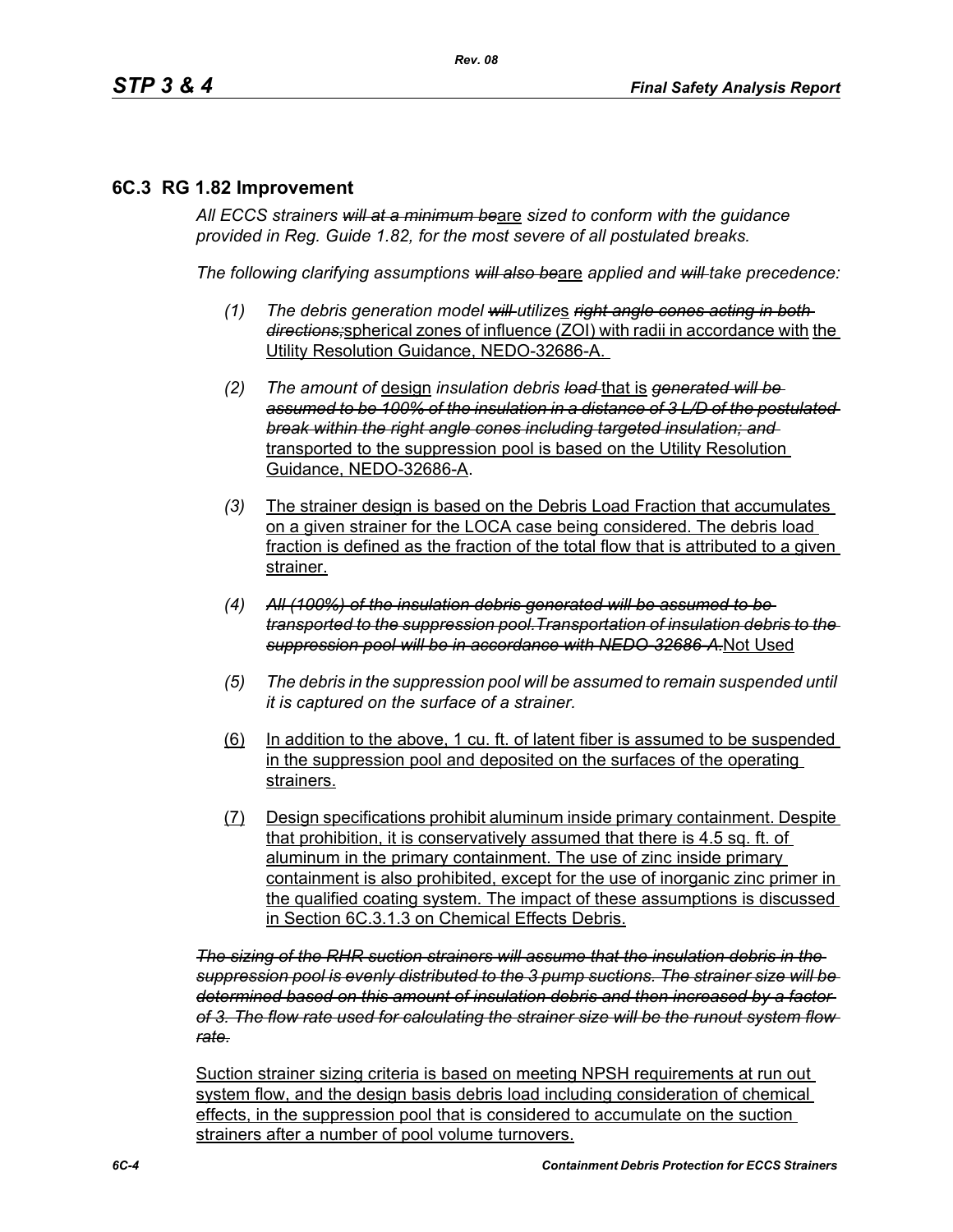*The sizing of the* RHR*, RCIC and HPCF suction strainers will conform to the guidance of Reg Guide 1.82 and will assume* assumes *that* all *the insulation debris in the suppression pool,* including insulation debris, corrosion sludge, dust, dirt, and chemical debris *is proportionally distributed to the pump suctions based on the flow rates of the systems at run out conditions* considering the most limiting system failures*. The strainers available for capturing insulation debris will include 2 RHR suction strainers and a single HPCF or RCIC suction strainer* in accordance with single failure criteria. The assessment of chemical effects is in accordance with RG 1.82, and includes evaluation of the suppression pool post-LOCA chemistry, and evaluation of potentially reactive material in the drywell. Downstream effects of material predicted to pass through the suction strainers will be evaluated in accordance with RG 1.82.

### **6C.3.1 Downstream and Chemical Effects Discussion**

The ABWR design provides reasonable assurance that downstream effects as a result of debris bypassing the strainers will not have a deleterious effect on critical components such as fuel rods, valves and pumps downstream of the suction strainers. The basis of this assurance is provided in the following:

## **6C.3.1.1 Latent Debris Generation**

Relative to the generation of latent debris, the ABWR contains a number of design features and controls which reduce the likelihood of such debris being generated as compared with operating BWR and PWR plants. Access to the containment during power operation is prohibited as the containment is inerted, thereby eliminating the likelihood of latent debris generation due to work being performed during power operation. In addition, in the unlikely event that latent debris exists in the suppression pool during power operation, the suppression pool cleanup (SPCU) system provides on-going cleanup. This system is run on an intermittent basis during power operation and provides an early indication of any deterioration of the suppression pool water quality. The suction pressure of the SPCU pump is monitored and provides an alarm on low pressure. During refueling outages, when latent debris could be generated by workers inside the containment, temporary filters are used during post-construction systems testing in accordance with plant housekeeping and foreign material exclusion procedures, further reducing the potential for introducing debris to the suppression pool. An operational program for suppression pool cleanliness, documented in accordance with Section 13.4S, provides for periodic inspections of the suppression pool for cleanliness during outage periods. This operational program is described in Subsection 6.2.1.7.1. Maintenance procedures provide procedure steps for removing, at periodic intervals, sediment and floating or sunk debris from the suppression pool that is not removed by the suppression pool cleanup system. Quarterly surveillance tests of Residual Heat Removal (RHR), High Pressure Core Flooder (HPCF), and Reactor Core Isolation Cooling (RCIC) systems provide further assurance that there is no blockage due to debris in the pump suction. Finally, the use of a stainless steel liner in the submerged portion of the ABWR suppression pool as opposed to carbon steel, which has been used in earlier version BWR suppression pools, significantly lowers the amount of corrosion products which can accumulate at the bottom of the suppression pool.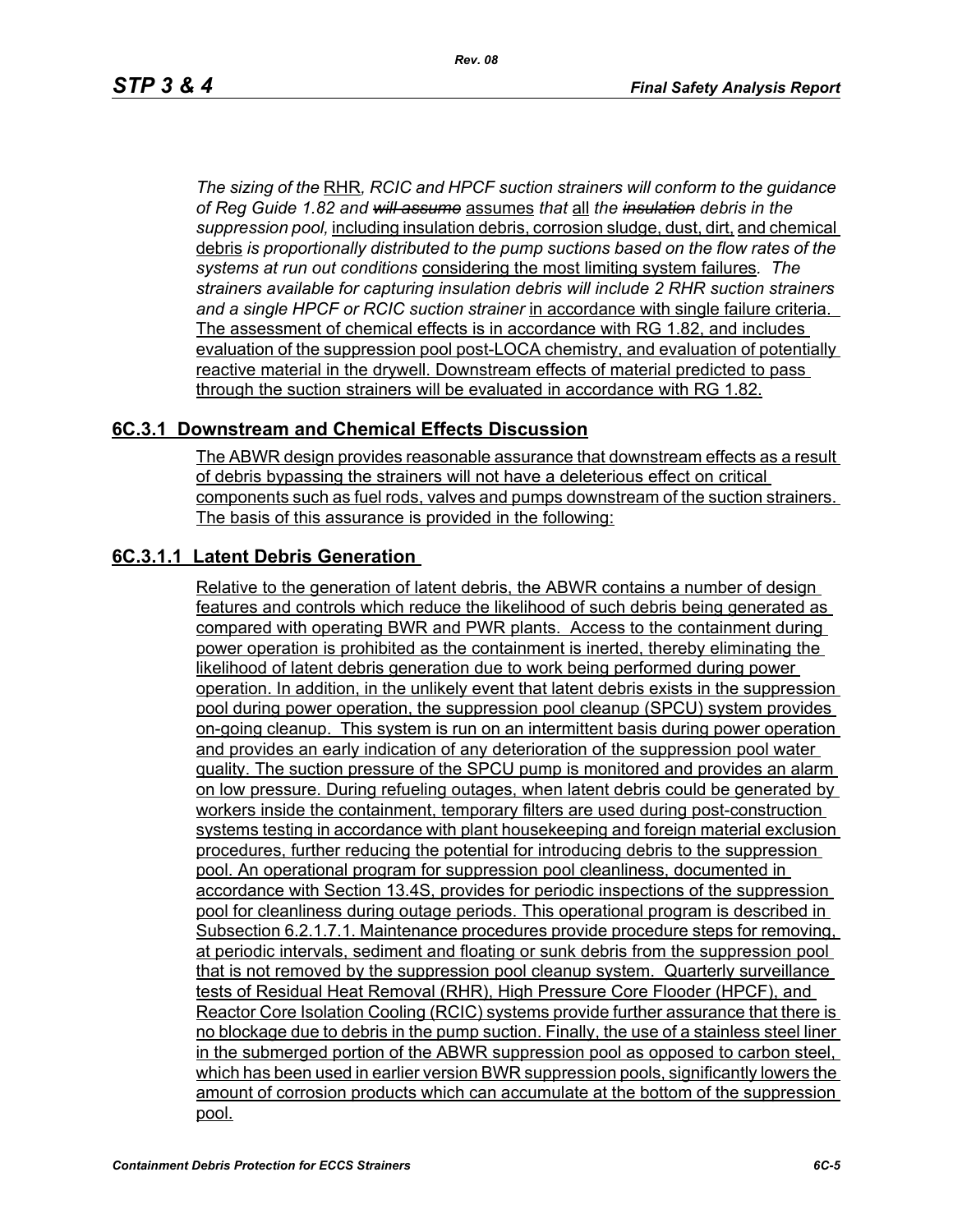## **6C.3.1.2 LOCA-Generated Debris**

Relative to the generation of debris from a postulated pipe break, the ABWR design contains a number of improvements from earlier BWR designs. The elimination of the recirculation piping removes a significant source of insulation debris from the containment and also reduces the likelihood of a large high energy pipe break which could lead to debris generation. All thermal insulation material in the primary containment is a Reflective Metallic Insulation (RMI) design. RMI breaks up into shards most of which are too large to pass through the ECCS suction strainers which have a maximum 2.1 mm (1/12 inch) hole size. Furthermore, the use of fibrous and calcium silicate materials in the primary containment is prohibited. With regard to LOCAgenerated miscellaneous debris, the design minimizes the potential for such debris by specifying secure restraints, such as high tensile strength aircraft cable or specially designed bands, to secure equipment ID tags onto components located inside containment.

### **6C.3.1.3 Chemical Effects Debris**

The primary containment will not contain reactive materials such as aluminum, phosphates, or calcium silicate, and minimizes zinc by prohibiting it except for a small amount in inorganic primers. In addition, the Suppression Pool Cleanliness program (Subsection 6.2.1.7.1) ensures that quantities of latent debris, which might include aluminum or fiber, are kept to a minimum. A solubility calculation indicates that more than 4.5 square feet of latent aluminum would have to be present in the suppression pool to form aluminum precipitates under bounding conditions post-LOCA. Ensuring that there is less than 4.5 square feet of latent aluminum is within the capability of the containment cleanliness program.

The evaluation of the 4.5 square feet of latent aluminum considered formation of aluminum oxyhydroxide under bounding pH and temperature conditions during the 30 day post-LOCA period. Additionally, formation of sodium aluminum silicate was considered due to potential exposure to concrete during the 30-day post-LOCA period. A surface area of 302 ft $\leq$  of exposed concrete was postulated based on URG assumptions about failed qualified coatings on surfaces of walls and flooring that could be within the zone of influence of the break. (For the purpose of quantifying failed coatings (vs. exposed concrete), the URG doubled the 302 ft<sup>2</sup> to account for coatings on components, supports and structural steel that might also be within the ZOI.)

Evaluations of corrosion products from the postulated 4.5 square feet of latent aluminum conclude there would be no significant precipitation of the corrosion products due to the solubility of these corrosion products in the suppression pool. However, for conservatism, the downstream effects on fuel evaluation assumes that the small quantity of aluminum oxyhydroxide and sodium aluminum silicate predicted to form during the 30-day post LOCA period will not remain in solution.

The only form of zinc allowed inside primary containment is the inorganic zinc (IOZ) primer used in the qualified coatings system. The URG (Reference 6C-3) conservatively assumes that 604 square feet of qualified coatings are destroyed during the LOCA, which results in 47 pounds of IOZ. Analyses of the destroyed zinc primer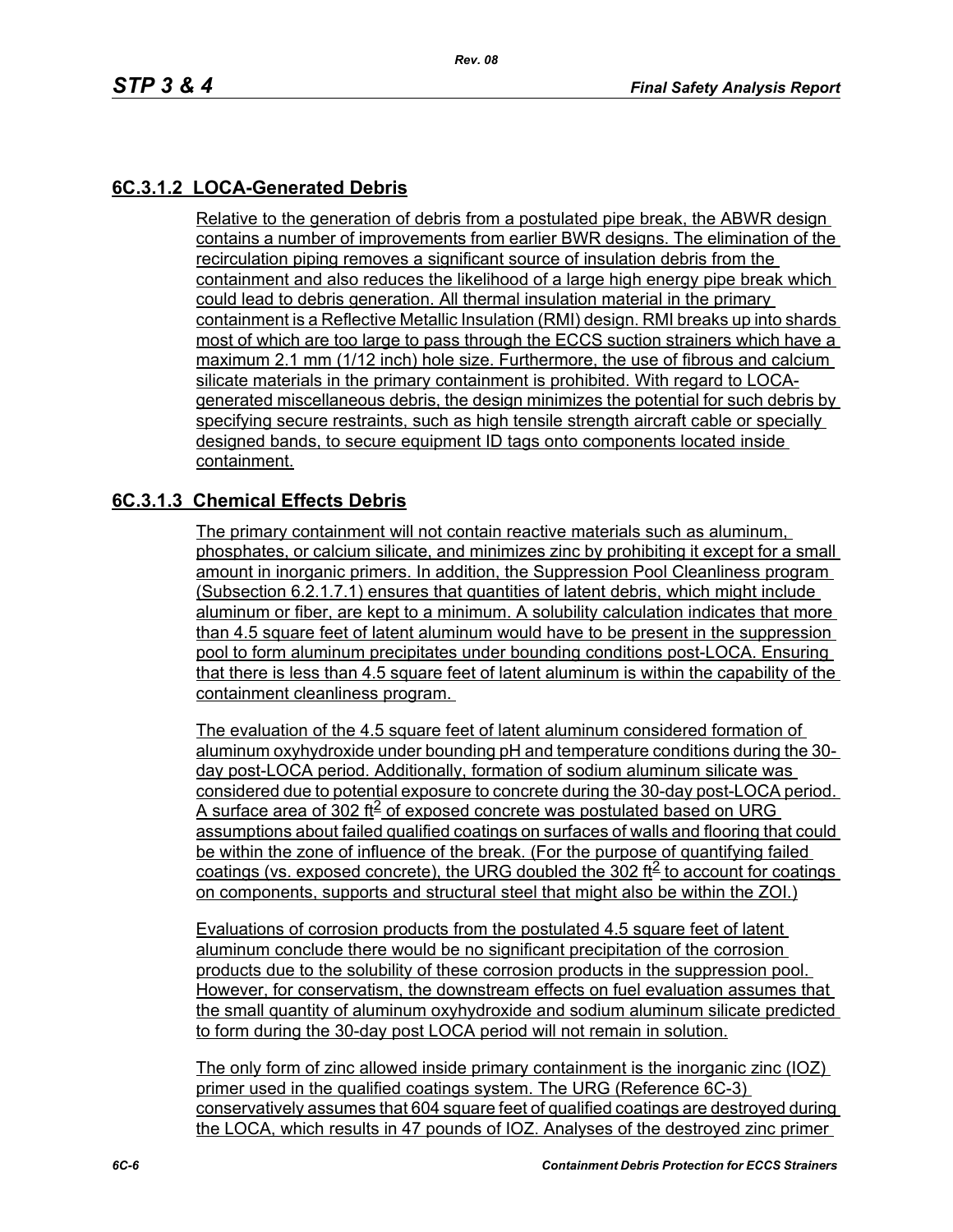determined that a maximum of 58.6 pounds of corrosion product (in the form of zinc oxide) would result from the over 20,000 square feet of zinc surface area (based on 10 micron spheres), and this zinc corrosion product will conservatively be assumed to be non-particulate in the evaluation of downstream effects on fuel.

# **6C.3.1.4 Debris Transport**

The ABWR contains design features which reduce the transport of accident-generated debris to the suction strainers. The wetwell, which is the chamber in direct contact with the suppression pool, is largely empty with the only significant components/structures being an access tunnel, a grated catwalk and the Safety Relief Valve (SRV) discharge piping. There are no normal operating high energy piping systems in the wetwell which could break and lead to debris generation. The high energy piping in the ABWR, which consists largely of the main steam, Reactor Water Cleanup (RWCU) system, and feedwater piping under normal operating conditions, is located in the upper drywell area. Any debris which is generated by a break in these systems would need to pass through a circuitous route involving any one of the ten drywell connecting vents (DCVs) and then through any one of the thirty horizontal vents before reaching the suppression pool. The DCVs have horizontal steel plates located above the openings that prevent any material falling in the drywell from directly entering the vertical leg of the DCVs. A vertically oriented trash rack is installed around the periphery of the horizontal steel plate to intercept debris. In order for debris to enter the DCV, it would have to travel horizontally through the trash rack prior to falling into the vertical leg of the connecting vents. Thus, the ABWR is resistant to the transport of debris from the drywell to the wetwell.

## **6C.3.1.5 Suction Strainer Design**

In addition to these mitigating features, the downstream effects are reduced by the suction strainers themselves. The strainers are designed to protect the ECCS pumps to allow them to function long-term after an accident. As a result, they are designed so that 100% of the ECCS flow is routed through them and filtered such that particles 2.1 mm or larger are captured by the strainer. The strainers meet the requirements of Revision 3 of Regulatory Guide 1.82.

## **6C.3.1.6 Diversity of ECCS Delivery Locations to the Core**

The ABWR has diversification of ECCS delivery points which helps to reduce the consequences of downstream blockage. Two HPCF systems deliver coolant to the region above (at the outlet of) the core. One LPCF system provides coolant through one of the feed water lines. The RCIC system delivers coolant to the other feedwater line. Two LPCF systems deliver coolant through separate spargers into the outer annulus region. Should any blockage occur in the lower core region, such as the fuel inlet, which could limit the effectiveness of systems like RHR, the HPCF will still be effective at providing cooling water because it delivers water through spargers located above the core.

Calculations have been performed indicating that even in the highly unlikely event of a complete blockage of the inlet of the fuel assembly and with minimal bypass flow,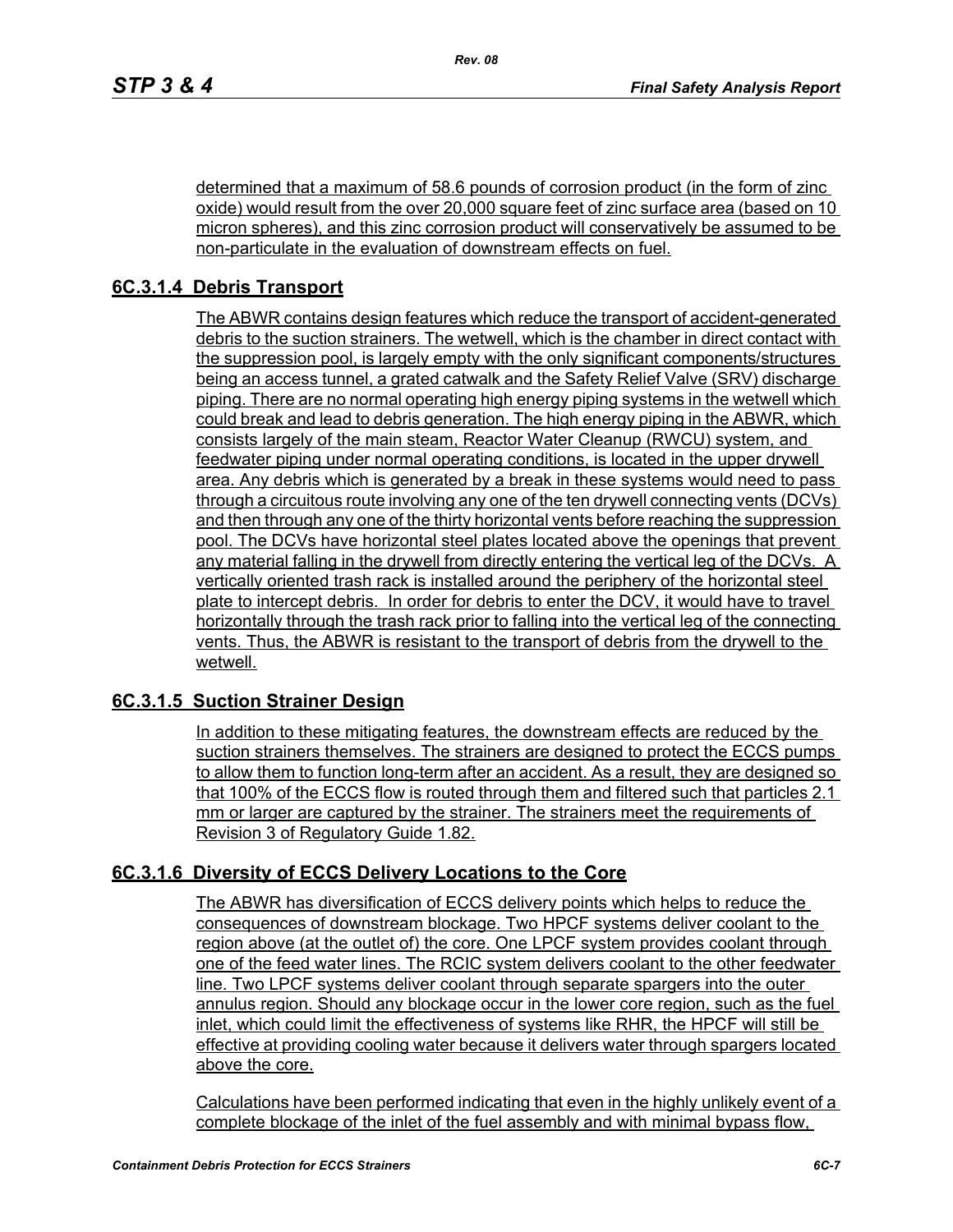sufficient flow would be provided from above the core by the HPCF to cool the fuel assemblies.

# **6C.3.1.7 Fuel Assembly Bypass Flow**

The ABWR is designed to provide for fuel assembly bypass flow to cool the control rods between fuel assemblies. The bypass flow is upstream of the fuel assembly tie plate and any integral debris filter. Calculations have shown that even in the highly unlikely event that a fuel assembly were to block completely, this bypass flow is sufficient to cool the fuel assemblies. Because this bypass hole size is much larger than the strainer hole size, it is highly unlikely to plug. The bypass flow paths, however, were not credited in the analysis that developed the test acceptance criteria for the fuel tests.

## **6C.3.1.8 Related Tests**

Preliminary data from testing conducted by Westinghouse (WEC) to resolve GSI-191 has not identified any coagulation of particulate debris until after fiber is introduced to the flow stream. Blockage of small clearances in downstream components is not likely for the downstream components due to the small amount of assumed latent fiber. Regarding acceptance criteria for blockage of small clearances, it is noted that there should be no or minimal fiber downstream of the suction strainers because the only fiber potentially inside primary containment (latent loose debris) is not likely to be degraded during the pipe break and small enough to pass through the 2.1 mm diameter holes in the cassette type suction strainers. For conservatism, however, all of the latent fiber assumed to be in containment (1 cu. ft.) will be assumed to be destroyed fibrous insulation small enough to all pass through the ECCS suction strainers.

## **6C.3.1.9 Downstream Fuel Effects Test**

For the initial fuel load, a downstream effects test for the fuel is performed to ensure that small debris passing through the suction strainers does not impair the flow to the core. The detailed test procedure will be provided to the NRC at least six months prior to performing the test and will reflect industry experience with performance of such tests, for example consideration of fuel assembly geometry, debris addition and test protocol, number of tests, and provisions for assessing test variability (COM 6C-2). The following discusses the test plan, the analysis basis, and the debris assumptions used in this test.

### **6C.3.1.9.1 Analysis**

## **6C.3.1.9.1.1 Introduction**

An analysis determines the acceptable level of blockage in the fuel by LOCA generated debris which bypasses the ECCS suction strainer. This analysis ensures that the long term core cooling per Criterion 5 of 10CFR50.46 is maintained, the calculated peak clad temperature is maintained at an acceptably low value, and decay heat is removed for an extended period of time required by the long-lived radioactivity remaining in the core. Potential deposition of particulate, chemical effects and fibrous debris on the fuel and its impact on the heat transfer from the cladding is also included in the evaluation.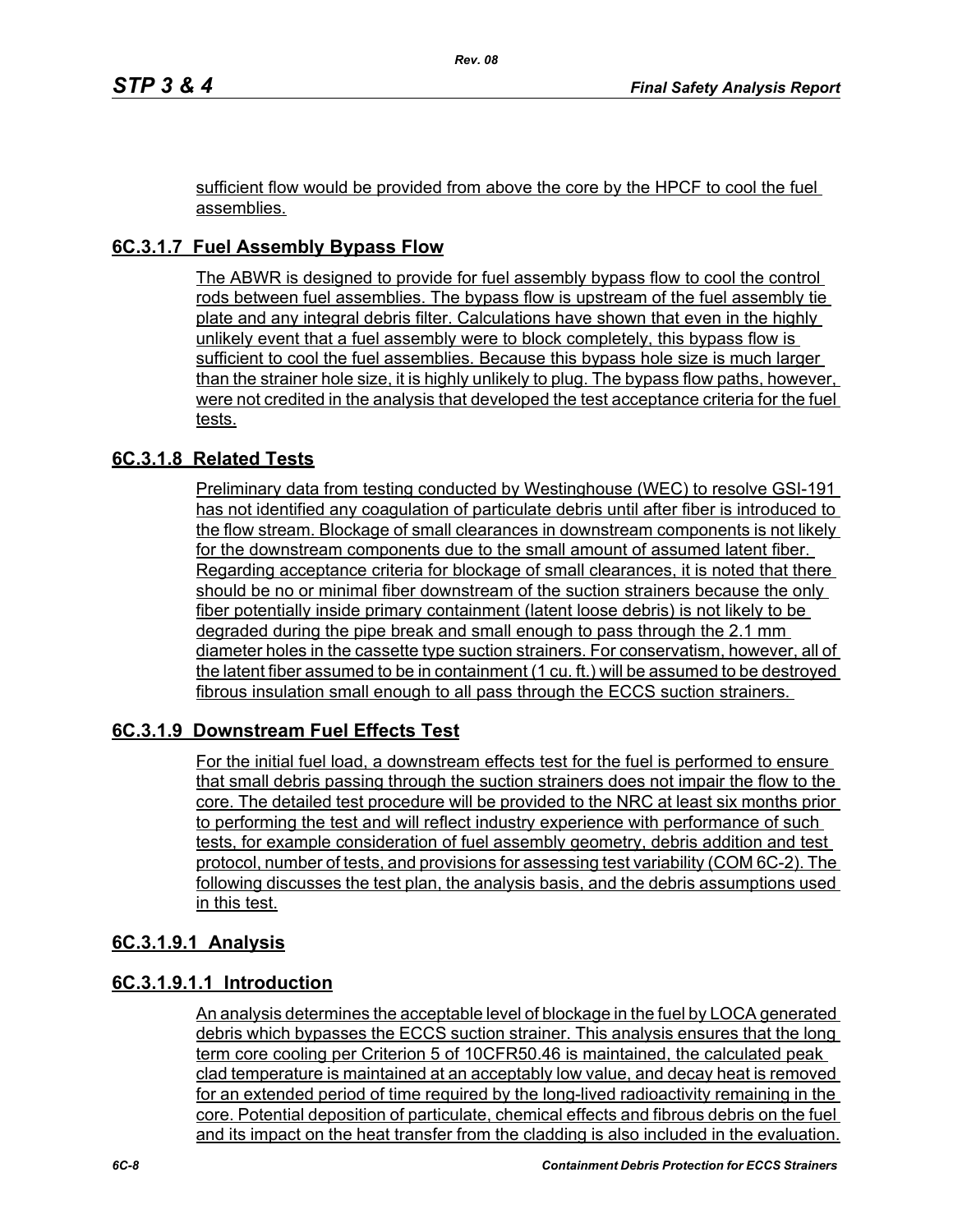The results of the analysis are used to determine the acceptance criteria for the downstream fuel effects test, to be performed at least 18 months prior to initial fuel load.

## **6C.3.1.9.1.2 Analysis Approach**

Although the diversification of ECCS delivery points (injection into the top of the core by the High Pressure Core Flooders and injection into the downcomer by the Low Pressure Core Flooder and Reactor Core Isolation Cooling) helps reduce the consequences of a blockage in the fuel assembly, for this analysis it is assumed that all the debris is delivered to the bottom of the core and therefore, passes through the fuel inlet, which is the most likely place for blockage to occur.

The analysis is performed for a feedwater line break for the following reasons. Following the break and after the blowdown is complete, the water level in the downcomer rises to the feedwater line (i.e. the break elevation). At that point, all the excess flow from the Low Pressure Core Flooder (LPCF) or Reactor Core Isolation Cooling (RCIC), not injected into the core will flow out through the break. The flow rate into the core is dependent upon the natural circulation head of colder water in the downcomer and the hotter water and two-phase mixture in the core region. As the core inlet begins to block, the core flow rate decreases. A steam line break, being at a higher elevation, will produce a higher natural circulation flow and therefore is less limiting than a feedwater line break for establishing the pressure drop limit at the fuel inlet.

For this analysis, the flow area at the fuel inlet is reduced to simulate blockage of the inlet. All bypass flow paths are assumed to be blocked. The reduced flow area at the core inlet decreases the core inlet flow rate and increases the core inlet differential pressure (DP). The minimum flow area is determined to ensure that no point in the core experiences significant cladding heat-up, measured by ensuring that the void fraction at the top of the active fuel, on average remains < 0.95. The corresponding hydraulic loss at the core inlet is the parameter monitored and used as the acceptance criterion in the test.

Conservative values of the nodal power peaking and pin-to-pin peaking factors for the hot assembly are chosen to place the hot rod at the Thermal Mechanical Operating Limit (TMOL). A core power corresponding to a decay heat at 5 minutes after shutdown is assumed as the debris accumulates at the inlet and increases the hydraulic resistance. This core power corresponding to decay heat at 5 minutes is conservatively kept constant thereafter. For the reasons stated below, blockage sufficient to reduce core cooling within 5 minutes is not likely:

 The core and the upper plenum retain significant inventory during the blowdown. The void fraction in the upper plenum remains below 1.0. Therefore, additional water injected into the core before a quasi-steady state is established is minimal (i.e., the level in the downcomer increases to the FW line). After the quasi-steady state is achieved, the injection into the core is limited by the natural circulation head and core boil off.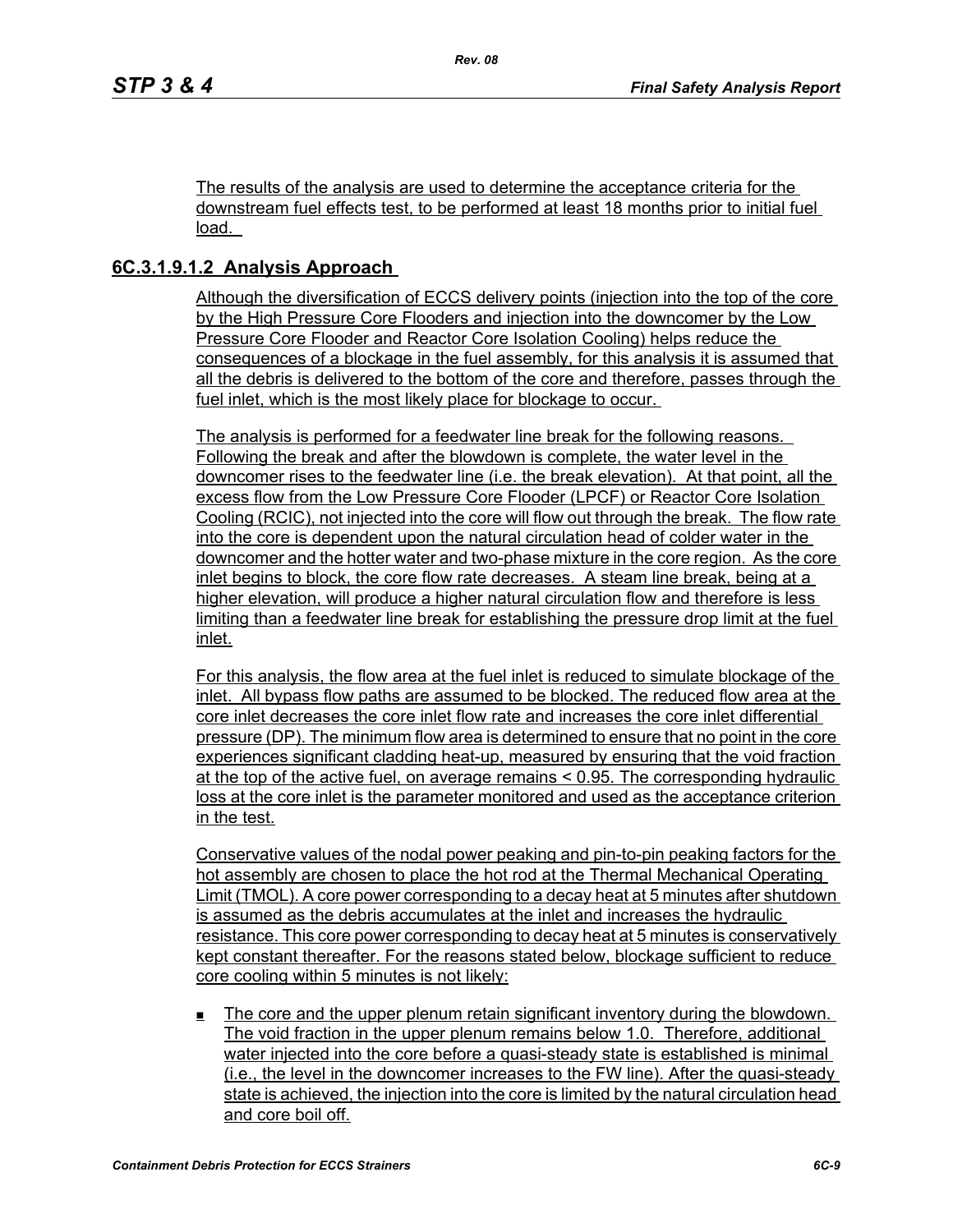- $\blacksquare$  The debris laden flow from the suppression pool will be injected into the vessel only after the initial inventory of the ECCS piping, which is clean, is swept and injected into the vessel. Therefore, any suppression pool water will be further diluted by this clean initial injection.
- Although not credited in this analysis, the HPCF pumps (and RCIC) initially inject from the condensate storage tank (CST), which is a clean source of water. The LPCF pumps do not start injection until after 2 minutes.

In addition, a parametric study is performed to determine the effect of fouling caused by deposition of particulate, fibrous and chemical effects debris on the cladding. The level of initial fouling on the cladding is increased to represent the effect of deposition of debris on the cladding.

### **6C.3.1.9.1.3 Analysis Results**

An analysis was performed to compare the core inlet DP, flow rate and void fractions for the cases with no blockage and with blockage resulting in an increase of the hydraulic resistance of the fuel inlet. The analysis results demonstrate that despite a very high level of hydraulic resistance, sufficient flow remains available to the core to ensure that the core void fraction both in the hot assembly and average assembly remain < 0.95.

In the ABWR design, the peak cladding temperature (PCT) occurs very early in the transient during the Reactor Internal Pumps (RIPs) coastdown phase, before ECCS injection occurs. Therefore, the PCT remains unaffected after the RIP coastdown by the subsequent blockage at the fuel inlet because the cladding temperature is maintained low (near the saturation temperature) as the core void fraction, both in the hot and average assemblies, is maintained below 0.95. The low fuel clad temperature also ensures that cladding oxidation does not occur in the long term cooling phase of the accident.

A study was performed on the effects of debris fouling on clad temperature. Normal clad fouling varies between 0.0-10.0μm, and this was increased to a uniform 30μm. This increase resulted in a maximum increase in clad temperature of 30°C.

In accordance with Westinghouse BWR LOCA methodology, the thickness of the "crud" layer is calculated. Assuming all the debris generated is deposited evenly over the fuel, it would generate a layer <15 μm thick. The layer includes fiber and chemical deposits. Additionally, all of the particulates except RMI shards were assumed to be deposited on the fuel surface as additional crud. A sensitivity study was performed in which a uniform 30 μm layer was applied along the length of the fuel. A 30 μm layer is conservative and accounts for normal fouling (<10 μm) and pre-existing cladding oxidation, in addition to the crud buildup from debris. This increased fouling layer was shown to cause a 30 degree increase in clad temperature at the time of Peak Clad Temperature (~5 seconds). However, this increase does not apply to the peak clad temperature (PCT), because, in all cases, the PCT occurs within seconds of the LOCA initiation and it would take several minutes for debris to begin to reach the fuel. Any increase in cladding temperature caused by debris occurs well after the initial PCT and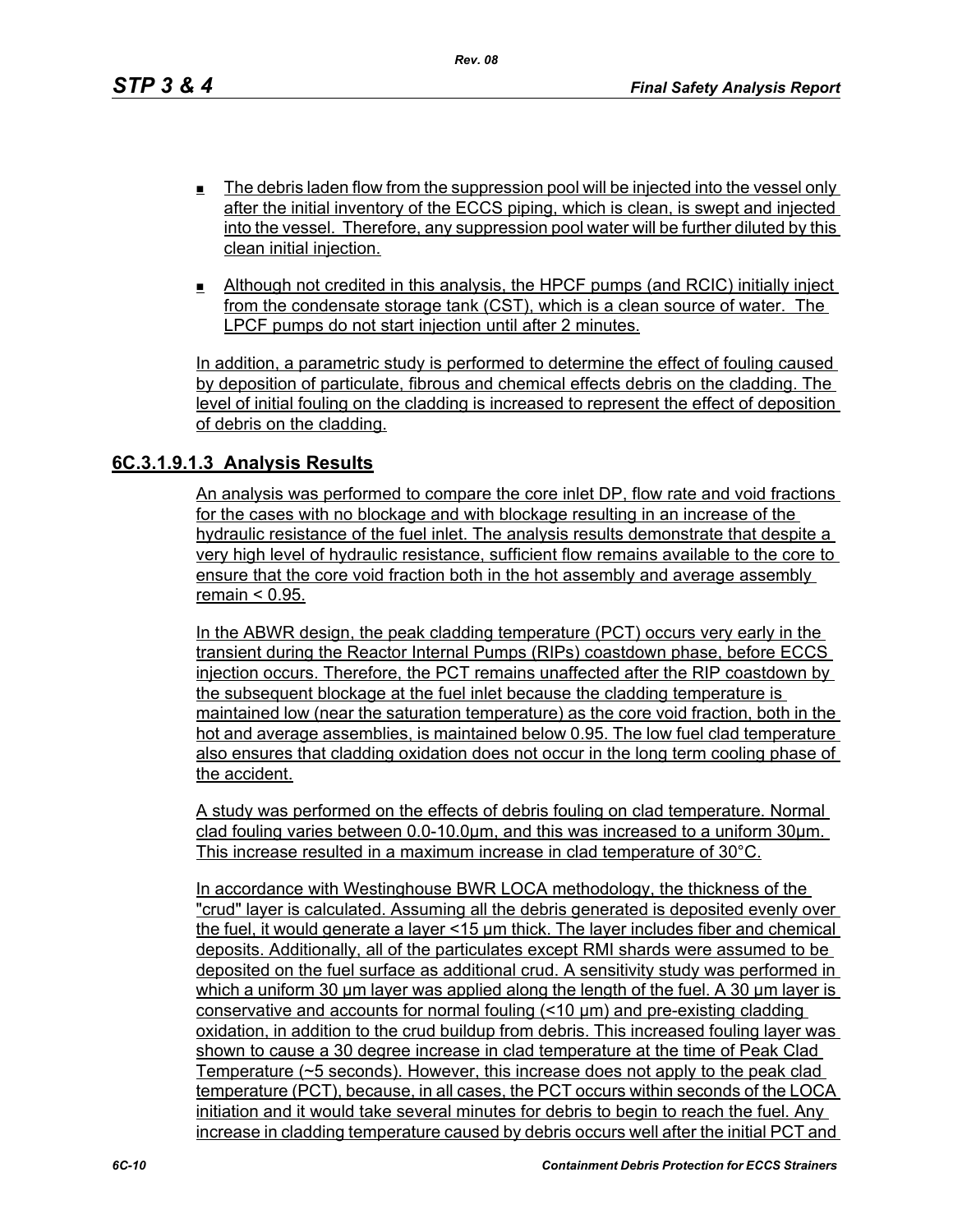would be bounded by the 30°C evaluation. Consequently, any heatup caused by subsequent fuel crud deposition will not impact this initial PCT.

The results of the analysis provide an acceptable core inlet differential pressure (DP), corrected for the flow rates to account for the fact that the flow rate will decrease differently in the test loop (supplied by a pump) vs. in the analysis (controlled by natural circulation head). This is shown in the equation below:

$$
\left[\frac{\Delta p_f}{\Delta p_i}\right]_{Test-Measured} = \left[\frac{\Delta p_f}{\Delta p_i}\right]_{LOCA-Aly} * \left(\frac{w_i}{w_f}\right)_{Ab}^2 \left(\frac{w_f}{w_i}\right)_{Test}^2
$$

Where subscript "*i*" denotes initial (i.e., unfouled conditions), "*f*" indicates fouled conditions, "*Aly*" refers to analysis, "*W*" is the flow rate into the assembly, and "∆p" is the hydraulic loss pressure drop from the bundle inlet to downstream of the third grid.

### **6C.3.1.9.2 Test Plan**

A test facility is comprised of a fuel assembly mock-up, a pump, associated recirculation piping, and a mixing tank to add the debris. The test is conducted with a single partial height fuel assembly, including a fuel inlet nozzle, any integral debris filters, lower tie plate and fuel spacer grids. The cross-section of the fuel is modeled exactly; the length of the fuel assembly is reduced. The fuel assembly is unheated. The bypass flow paths are blocked for this test.

As described below, the testing will follow the test plan developed and implemented for the PWR Owners Group (PWROG) fuel debris capture testing with regard to debris preparation, addition of debris and monitoring pressure drop. This PWROG test plan is consistent with and accounted for revised NRC guidance for PWR's to respond to Generic Letter 2004-02 (Reference 6C-14). Several tests will be performed at a range of flow rates of 1 to 5 kg/sec (15.9 to 79.3 gpm) and at atmospheric pressure and ambient temperature. These flow rates are representative of the flow at recirculation conditions. The atmospheric pressure and ambient temperature result in a viscosity that is conservative with respect to pressure drop due to debris blockage. The test is initiated at clean conditions to establish a flow representative of post-LOCA recirculation conditions. The flow is injected at the fuel assembly inlet. Once a steady state has been established, the debris (described in 6C.3.1.9.3) is added to the system in a manner consistent with NRC guidance identified in Item 5(a) in Section 6.2.2, Appendix A of Reference 6C-15. The particulate debris is added first and in such a way that it does not coagulate and therefore would be able to block more of the potential fiber mat interstices. Next, fibrous debris is added. The fiber is also added slowly and in small amounts so as to ensure that the fibrous debris does not coagulate but remains as individual fibers. Once all of the particulate and fibrous debris has been added, chemical surrogate debris is added. The chemical surrogate material is added in batches and slowly so that it does not coagulate. As described in 6C.3.1.9.3, below,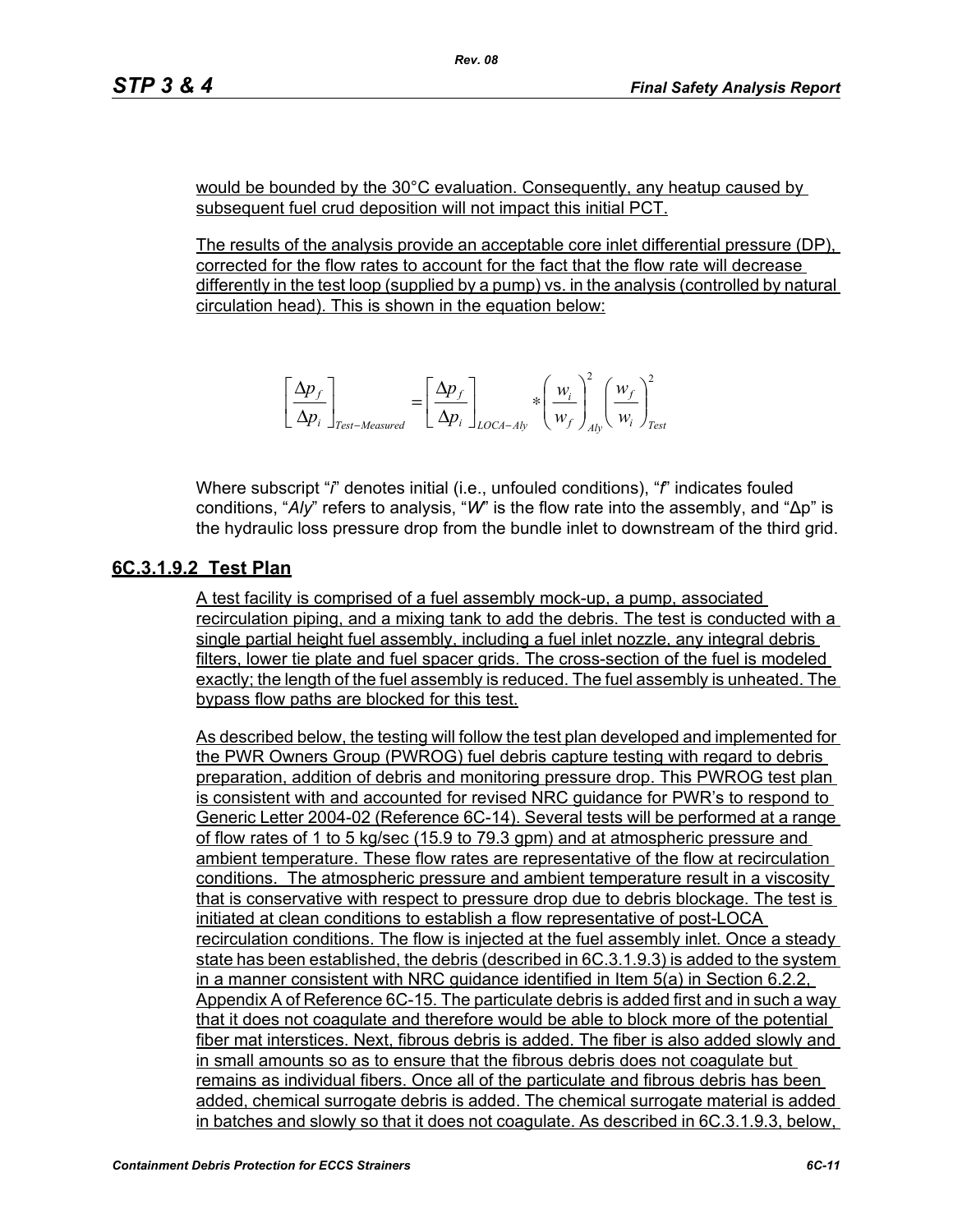the particulate debris surrogate is the same as was used in the PWROG fuel debris capture tests; silicon carbide having a dimension of 0.01 mm (10 microns) and the chemical surrogate debris is prepared using the method identified in WCAP-16530- NP-A (Reference 6C-16). The pressure drop across the inlet and the entire fuel assembly is monitored. In addition, the flow rate and coolant temperature are monitored. The test is run until all debris has been deposited in the system and a steady state pressure drop condition has been achieved. The above steps are consistent with the manner in which the PWROG fuel debris capture tests were performed.

## **6C.3.1.9.3 Debris Assumptions for Downstream Test**

The test is conducted using conservative assumptions regarding the debris that would be present in the suppression pool following a LOCA. The following debris types are included: (1) Coatings, (2) Sludge, (3) Dust/Dirt, (4) Rust Flakes, (5) RMI shards, (6) Latent Fiber, and (7) Aluminum oxy-hydroxide as a surrogate for potential non-particulate zinc and aluminum corrosion products. As noted previously, the aluminum oxy-hydroxide used as a chemical surrogate is prepared using the method identified in WCAP-16530-NP-A (Reference 6C-16). The first four debris types are conservatively assumed to be particles smaller than 2.1 mm and are therefore all assumed to pass through the ECCS strainers. For the RMI shards and latent fiber, an assessment of the amount of the debris passing through the strainer is performed. Based on the size distribution of stainless steel RMI destroyed during jet testing (and shown in Figure 3-7 of NUREG/CR-6808), 4.3% of the RMI within the break zone of influence is assumed to be shards smaller than 2.1 mm, and therefore small enough to pass through the strainers. Latent fiber debris upstream of the strainers is conservatively assumed to be 1 ft<sup>3</sup> of destroyed fibrous insulation fibers (fines) and therefore is all assumed to pass through the strainers.

The fibrous debris used in the test is prepared in the same manner as was done for the PWR Owners Group tests so as to be of a similar size (length) distribution. The particulate debris surrogate used in the test is the same as the particulate debris surrogate used for the PWR Owners Group tests and is silicon carbide having a nominal dimension of about 0.01 mm (10 microns). This particulate debris is a surrogate for all forms of particulate debris that are assumed to pass through the strainers. The use of small particulate debris in the test is conservative because, should a debris bed form, the small particulate provides for a densely packed debris bed that maximizes potential pressure drop.

The total debris amounts that are the basis for the test are shown below: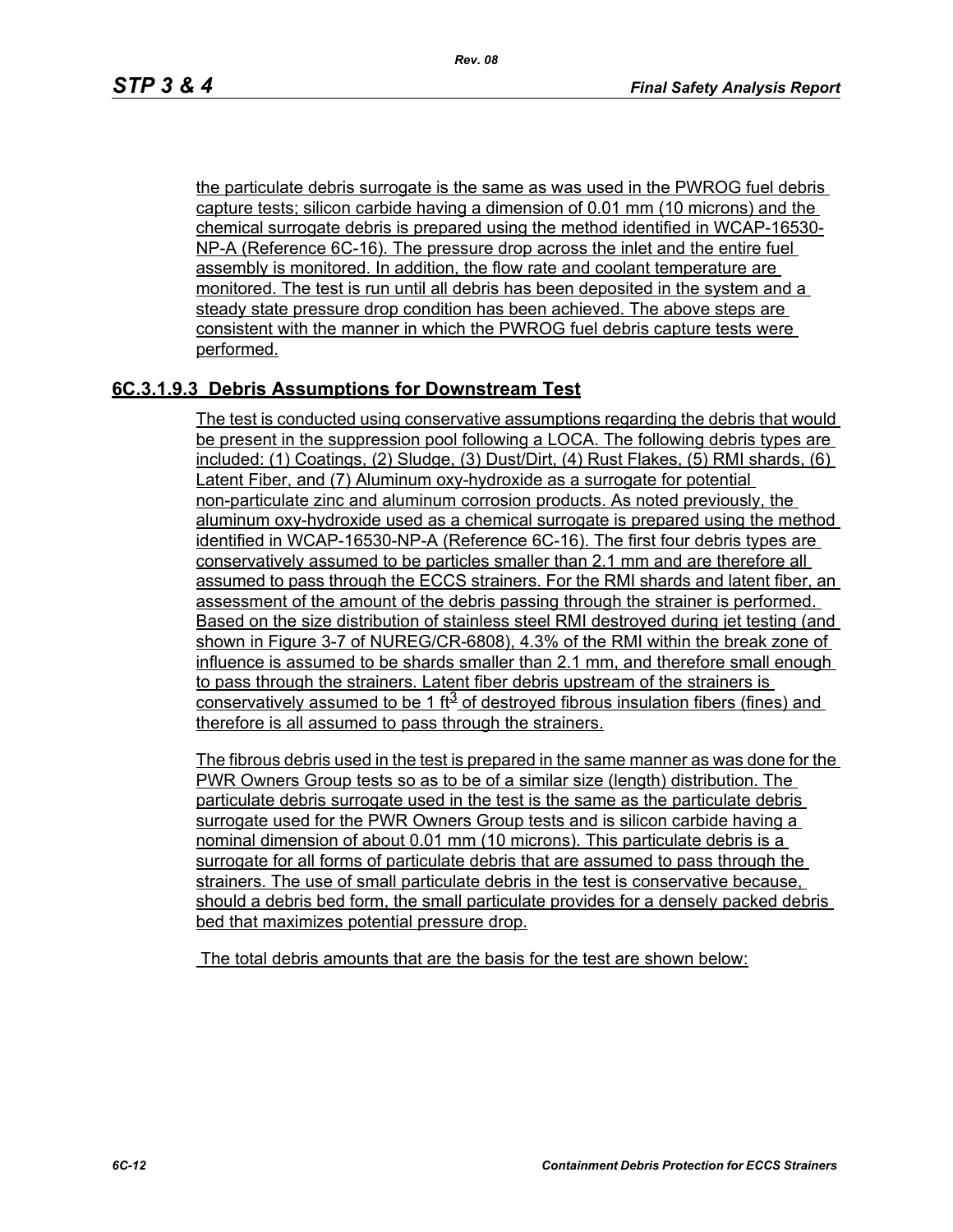| <u>Debris Type</u>          | <b>Debris Assumed in Downstream</b><br><b>Fuel Effects Test</b> |
|-----------------------------|-----------------------------------------------------------------|
| <b>Coatings</b>             | 38 lbs. (Note 1)                                                |
| Sludge                      | 195 lbs                                                         |
| Dust/Dirt                   | 150 lbs.                                                        |
| <b>Rust Flakes</b>          | 50 lbs.                                                         |
| <b>Stainless Steel RMI</b>  | 926 ft <sup>2</sup>                                             |
| <b>Latent Fiber (fines)</b> | 1 ft <sup>3</sup>                                               |
| Aluminum Precipitate        | 0.11 lbs. (Note 2)                                              |
| <b>Zinc Precipitate</b>     | 58.6 lbs. (Note 2)                                              |

Note 1: The URG value of 85 lbs of coatings is reduced by the mass of inorganic zinc primer (47 lbs.) that is accounted for by 58.6 lbs of zinc oxide precipitate

Note 2: Aluminum oxy-hydroxide is used as a surrogate for both zinc and aluminum corrosion products

Since there are 872 fuel assemblies in the core, the above debris amounts are reduced by a factor of 1/872. The test assembly debris load will be increased by a factor based upon the hot assembly power factor to account for the possibility of non-uniform debris deposition and non-uniform flow between assemblies.

### **6C.3.1.10 Summary**

In summary, there is reasonable assurance that the downstream effects of material passing through the suction strainers will not adversely affect the fuel or other components. This conclusion is based upon the low potential for generating debris in the ABWR, the tortuous path for any debris to enter the wetwell from the drywell, the cleanup provisions for the water in the wetwell, the small quantity of conservatively assumed chemical debris, the small size of the holes in the suction strainers that filter out most debris, quarterly/periodic surveillance of HPCF, RHR, and RCIC systems which provides further assurance of the absence of debris which could affect their readiness for water injection capability, and diversity of injection points for ECCS into the core. Furthermore, additional case studies have shown that even a complete blockage of a fuel assembly can be accommodated because designed bypass flow around the fuel assembly inlet is sufficient by itself to provide fuel assembly cooling post LOCA. Finally, even if the fuel assembly inlet is blocked completely and there is minimal bypass flow, the HPCF is sufficient by itself to provide flow from above the core to keep the fuel from exceeding Appendix K limits. These studies demonstrate that the ABWR has substantial defense in depth.

The test described in Subsection 6C.3.1.9 will be performed on the fuel to be used in the initial fuel cycle to confirm that debris will not adversely affect the fuel.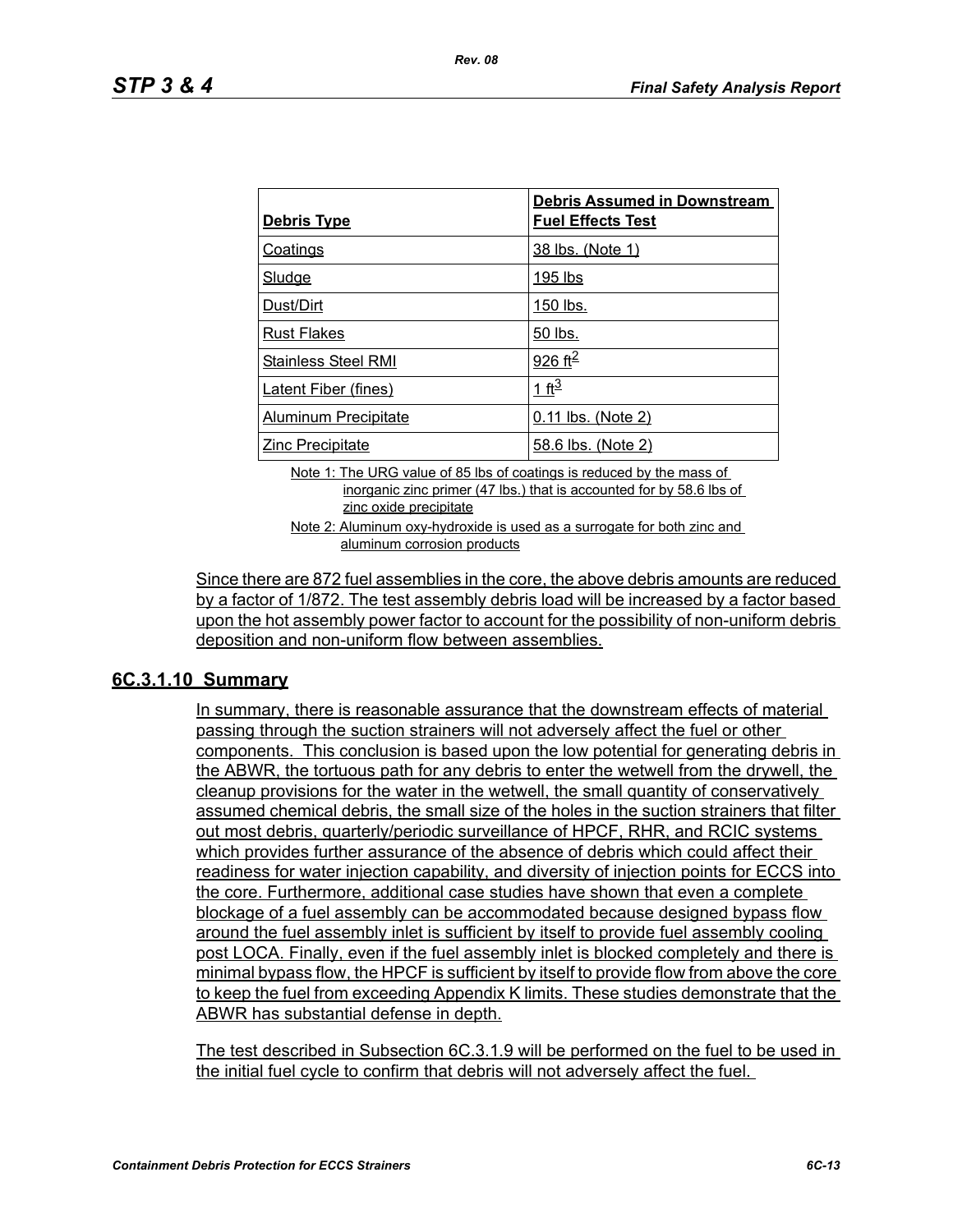## **6C.3.2 Evaluation of Downstream Effects on Major Components**

The effects of debris passing through the strainers on downstream components such as pumps, valves, and heat exchangers will be evaluated using the methodology described in WCAP-16406-P "Evaluation of Downstream Sump Debris Effects in Support of GSI-191" along with the accompanying NRC Safety Evaluation. The WCAP includes equations for determining wear on surfaces exposed to the fluid stream due to various types of debris; e.g., paint chips or RMI shards. Methodologies for evaluating the potential for blockage of small clearances due to downstream debris are also included in the WCAP. The WCAP also identifies the acceptance criteria for these downstream components. The materials and clearances for the valves, pumps, and heat exchangers downstream of the ABWR ECCS suction strainers are essentially the same as the materials and clearances for the valves, pumps, and heat exchangers downstream of the PWR containment sump suction strainers. Therefore, the application of the WCAP methodology for the ABWR is appropriate.

The evaluation of the effects of bypassed debris on downstream components will be submitted as part of the overall downstream effects evaluation, which will be provided to the NRC at least 18 months prior to fuel load (COM 6C-1).

#### **6C.4 Discussion Summary**

*In summary, the ABWR design includes the necessary provisions to prevent*  deleterious *debris from entering the ECCS and impairing the ability of the RCIC, HPCF, and RHR systems to perform their required post-accident functions. Specifically, the ABWR does the following:*

- *(1) The design is resistant to the transport of debris to the suppression pool.*
- *(2) The suppression pool liner is stainless steel, which significantly reduces corrosion products.*
- *(3) The SPCU system will provide early indication of any potential problem.* Low SPCU pump suction pressure can provide early indication of debris present in the suppression pool and permit the plant operator to take appropriate corrective action.
- *(4) The SPCU System operation will maintain suppression pool cleanliness.*
- (5) Visual inspection of the suction strainers is performed each refueling outage.
- (6) *(5) The equipment installed in the drywell and wetwell minimize the potential for generation of debris.*
- (7) *The ECCS suction strainers*The cassette-type ECCS strainers *meet the current regulatory requirements unlike the strainers at the incident plants.*
- *(7) The RHR suction strainers will apply an additional factor of 3 design margins.*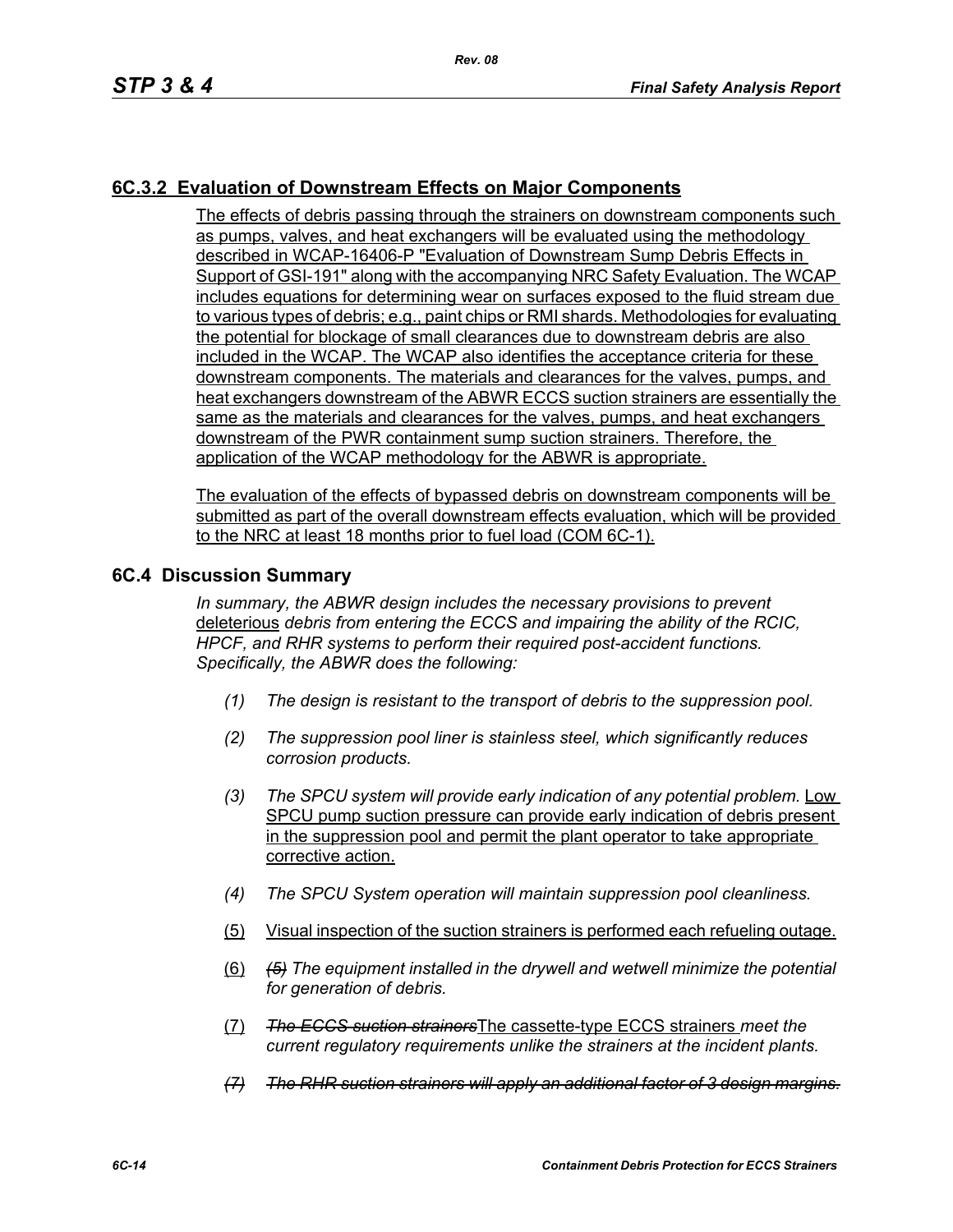*(8)* Plant housekeeping and Foreign Material Exclusion (FME) procedures assure pool cleanliness prior to plant operation and over plant life such that no significant debris is present in the suppression pool or upper drywell.

## *6C.5 Strainer Sizing Analysis Summary*

*A preliminary analysis was performed to assure* The strainer sizing analysis assures *that the above requirements could be* are *satisfied using strainers compatible with the suppression pool design as shown by Figure 1.2-13i. The following summarizes the results, which indicate strainer sizes that are acceptable within the suppression pool design constraints.*the strainer sizing analysis.

*Each loop of an ECCS system has a single*pair of *suppression pool suction strainer configured in a T shape with a screen region*the strainers *at the two ends of the T cross member. Analysis determined the area of each screen region*strainer. *Thus, RHR with three loops has six screen regions*strainers*. The HPCF with two loops has four screen regions*strainers*, and the RCIC has two screen regions*strainers*. The characteristic dimension given for the screens in the results below indicates a surface area consisting of a circle with a diameter of the dimension plus a cylinder with a diameter and length of the dimension.*The characteristic dimensions to calculate a surface area for cassette type strainer are given as follows,

- (1) Depth of filter pocket
- (2) Width of filter pocket
- (3) Length of strainer
- (4) Diameter of strainer

*By the requirements above, all of the debris* postulated to be in the suppression pool *deposits on the strainers. The distribution of debris volume to the strainer regions was determined as a fraction of the loop flow splits based on runout flow. Debris on the screen creates a pressure drop as predicted by NUREG-0897*NUREG/CR-6224 and NUREG/CR-6808, *which is referenced by R.G. 1.82. The equation for NUKONTM insulation on page 3-59 of NUREG-0897 was used for this analysis. The NUKONTM debris created pressure drop equation is a function of the thickness of debris on the screen (which is a function of debris volume), the velocity of fluid passing through the screen (runout flow used), and the screen area.* Pressure drop caused by the mixed particulates and fiber bed is calculated by the equation shown on NUREG/CR-6224, Appendix B. The following parameters play an important part in the function of this equation for pressure drop caused by mixed bed.

- (1) Thickness of debris on screen
- (2) Characteristic shape of debris type
- (3) Rate of particulate mass to fiber debris mass
- (4) Velocity of fluid passing through the screen (runout flow used)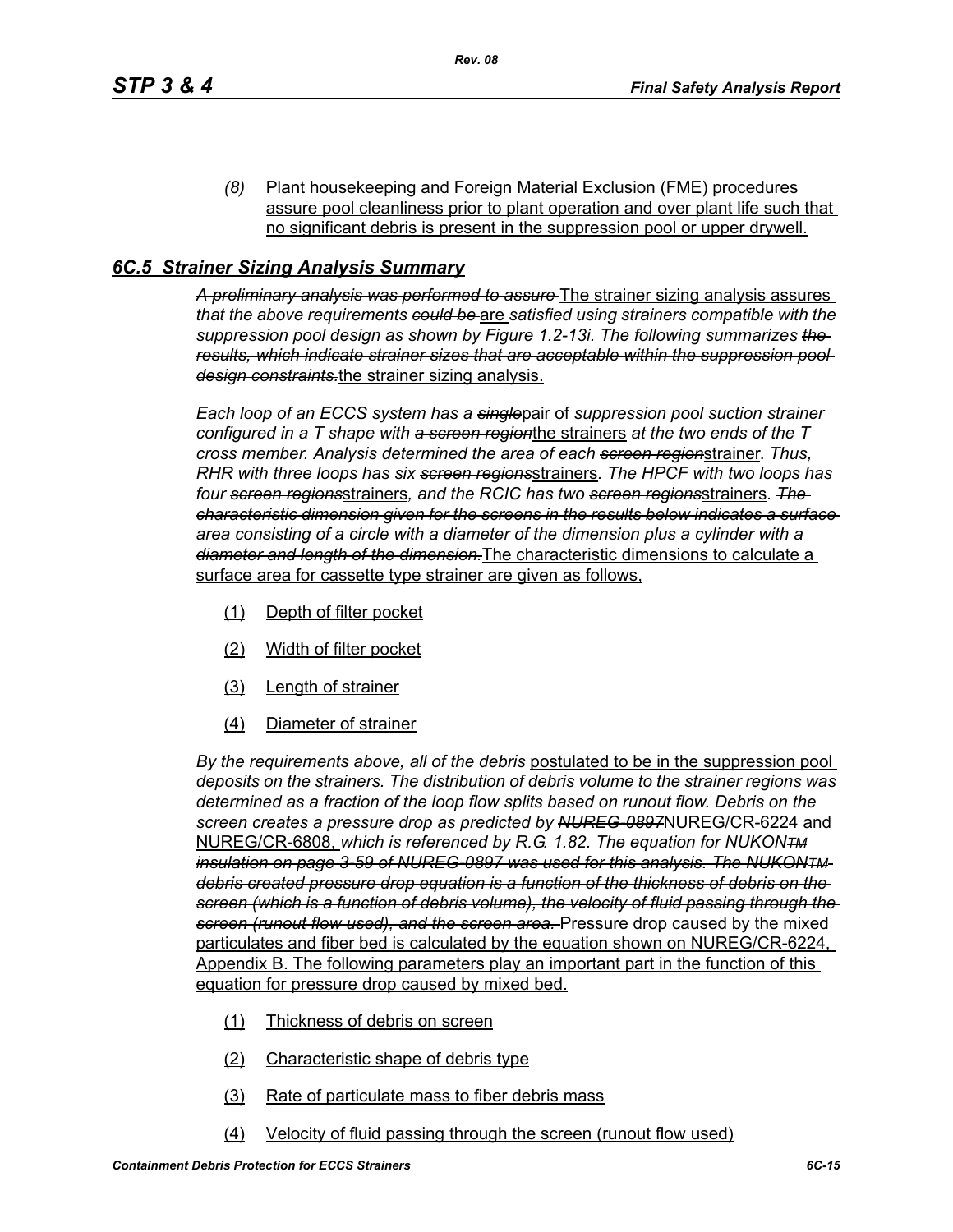Pressure drop is calculated by the equation shown on NUREG/CR-6808 for RMI. *The debris created pressure drop was applied in an equation as follows; the static head at the pump inlet is equal to the hydraulic losses through the pipe and fittings, plus the pressure drop through the debris on the strainers, plus the hydraulic loss through the unplugged strainer, plus a margin equal to approximately 10% of the static head at the pump inlet, and plus the required NPSH. The static head takes into account the suppression pool water level determined by the draw down calculated as applicable for a main steam line break scenario. A summary provided in Table 6C-1, and a summary of the analysis results is provided in Table 6C-2.*

*By making realistic assumptions, the following additional conservatisms are likely to occur, but they were not applied in the analysis. No credit in water inventory was taken for water additions from feedwater flow or flow from the condensate storage tank as injected by RCIC or HPCF. Also, for the long term cooling condition, when suppression pool cooling is used instead of the low pressure flooder mode (LPFL), the RHR flow rate decreases from runout (1130 m3/h) to rated flow (954 m3/h), which reduces the pressure drop across the debris.*

In summary, the analytical process for sizing of the strainers is based on debris generation, debris transport and a head loss evaluation in accordance with the Utility Resolution Guidance (NEDO-32686-A), supplemented by an assumption of latent fiber. This analytical method will be used to implement the ITAAC as shown in Tier 1, ITAAC 2.4.1.4.c, 2.4.2.3.g, and 2.4.4.3.j.

### **6C.5.1 ECCS Suction Strainer Sizing Design Basis**

The ECCS suction strainer design, which is described in Appendix 6C.2 and its associated references, is the same as the design for the Reference Japanese ABWR (see References 6C-11, 6C-12 and 6C-13), and the strainers will have at least the same area as the Reference Japanese ABWR strainers. Application of the Reference Japanese ABWR ECCS suction strainer design is conservative for the following reasons:

- The sizing of the Reference Japanese ABWR strainers is based on the methodology defined in the BWROG's Utility Resolution Guideline (URG) (Reference 6C-3).
- The Reference Japanese ABWR primary containment includes fibrous and calcium silicate thermal insulation, both of which are significant contributors to strainer head loss. The only type of thermal insulation allowed inside the primary containment is all stainless steel reflective metal insulation (RMI), which results in a much lower head loss across the ECCS suction strainers.

The application of the reference Japanese ABWR strainer head loss analysis is less conservative in one area. Section 6C.3 and Regulatory Guide 1.82, Rev. 3 state that the head loss calculations are to be performed at pump runout flow rate conditions. For the reference Japanese ABWR, these calculations were performed at design flow rate conditions. Because pump runout flow rate is greater than design flow rate and strainer head loss is proportional to flow rate, a higher suction strainer head loss is calculated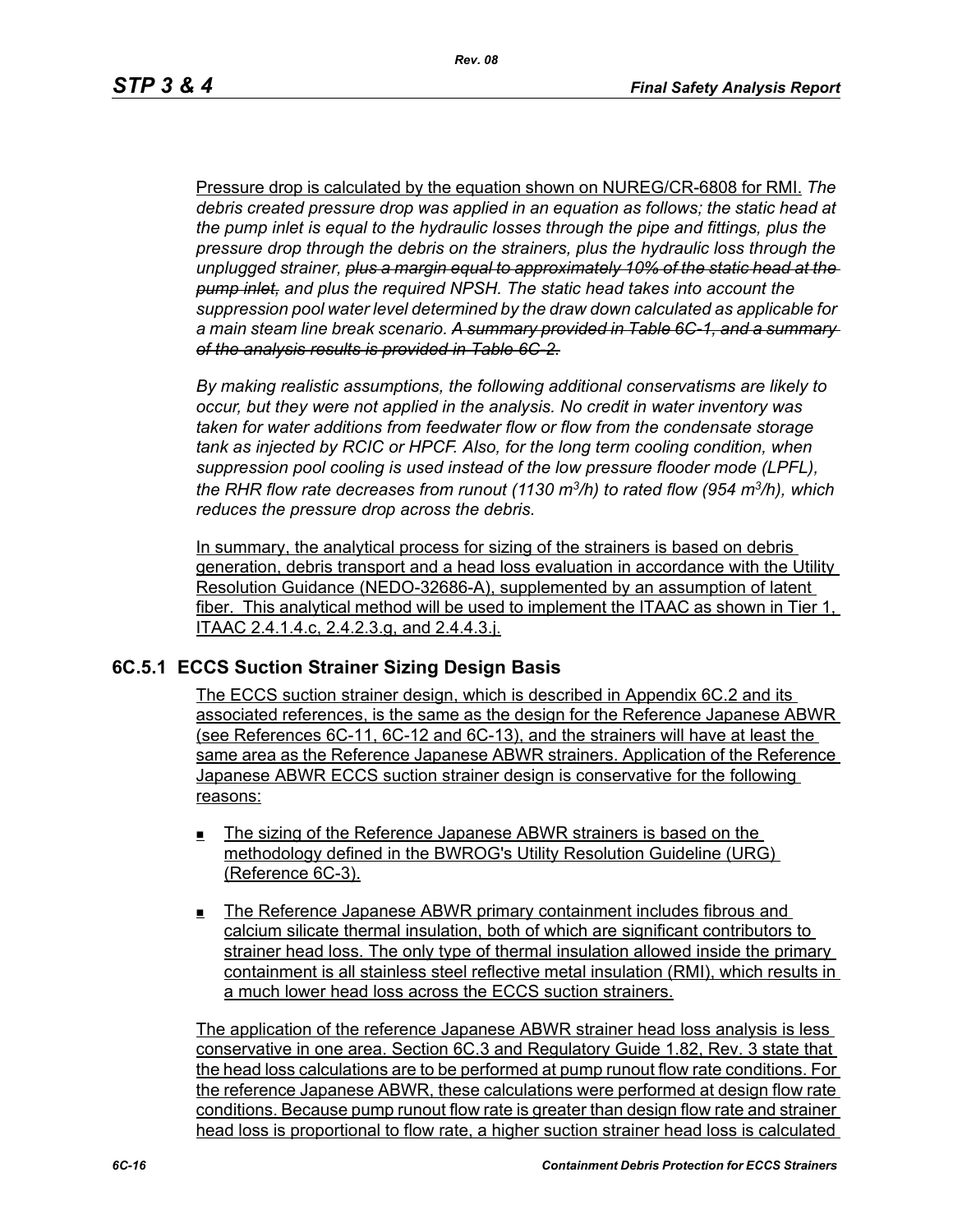at runout flow rate. However this higher head loss is more than compensated by other changes made compared with the reference Japanese ABWR, including the removal of fibrous and calcium silicate insulation materials from the containment. Consequently, the use of the reference Japanese ABWR for the licensing basis for is conservative. This evaluation is documented in Reference 6C-13.

The expected cleanliness of the ABWR primary containment is supported by operating experience from one of the oldest Japanese ABWRs. Specifically, an inspection at this plant recovered items from the suppression pool, including tape fragments, plastic sheet fragments, and short segments of rope. None of these types of items were reported in the drywell as a result of that inspection, and no such items were reported in either the drywell or suppression pool during the previous inspection 2 years earlier. To account for the potential that there might be a few similar items inadvertently left in the primary containment during the life of the plant, it is assumed that 2 filter pockets on each ECCS strainer are completely blocked by miscellaneous latent debris.

### **6C.6 References**

- 6C-1 Debris Plugging of Emergency Core Cooling Suction Strainers, NRC Bulletin No. 93-02, May 11, 1993.
- 6C-2 Water Sources for Long-Term Recirculation Cooling Following a Loss-of-Coolant Accident, NRC Reg. Guide 1.82, Revision 3.
- 6C-3 Utility Resolution Guidance for ECCS Suction Strainer Blockage. NEDO-32686-A.
- 6C-4 Parametric Study of Potential for BWR ECCS strainer Blockage Due to LOCA Generated Debris, NUREG/CR-6224.
- 6C-5 Knowledge Base for Effect of debris on Pressurised Water Reacter Emergency Core Cooling Sump Performance, NUREG/CR-6808
- 6C-6 Not Used.
- 6C-7 NRC Generic Letter (GL) 97-04, Assurance of Sufficient Net Positive Suction Head for Emergency Core Cooling and Containment Heat Removal Pumps, dated October 7, 1997
- 6C-8 NRC Generic Letter (GL) 98-04, Potential for Degradation of the Emergency Core Cooling System and the Containment Spray System After a Loss-Of-Coolant Accident because of Construction and Protective Coating Deficiencies and Foreign Material in Containment, dated July 14, 1998.
- 6C-9 Not Used.
- 6C-10 Not Used.

*Rev. 08*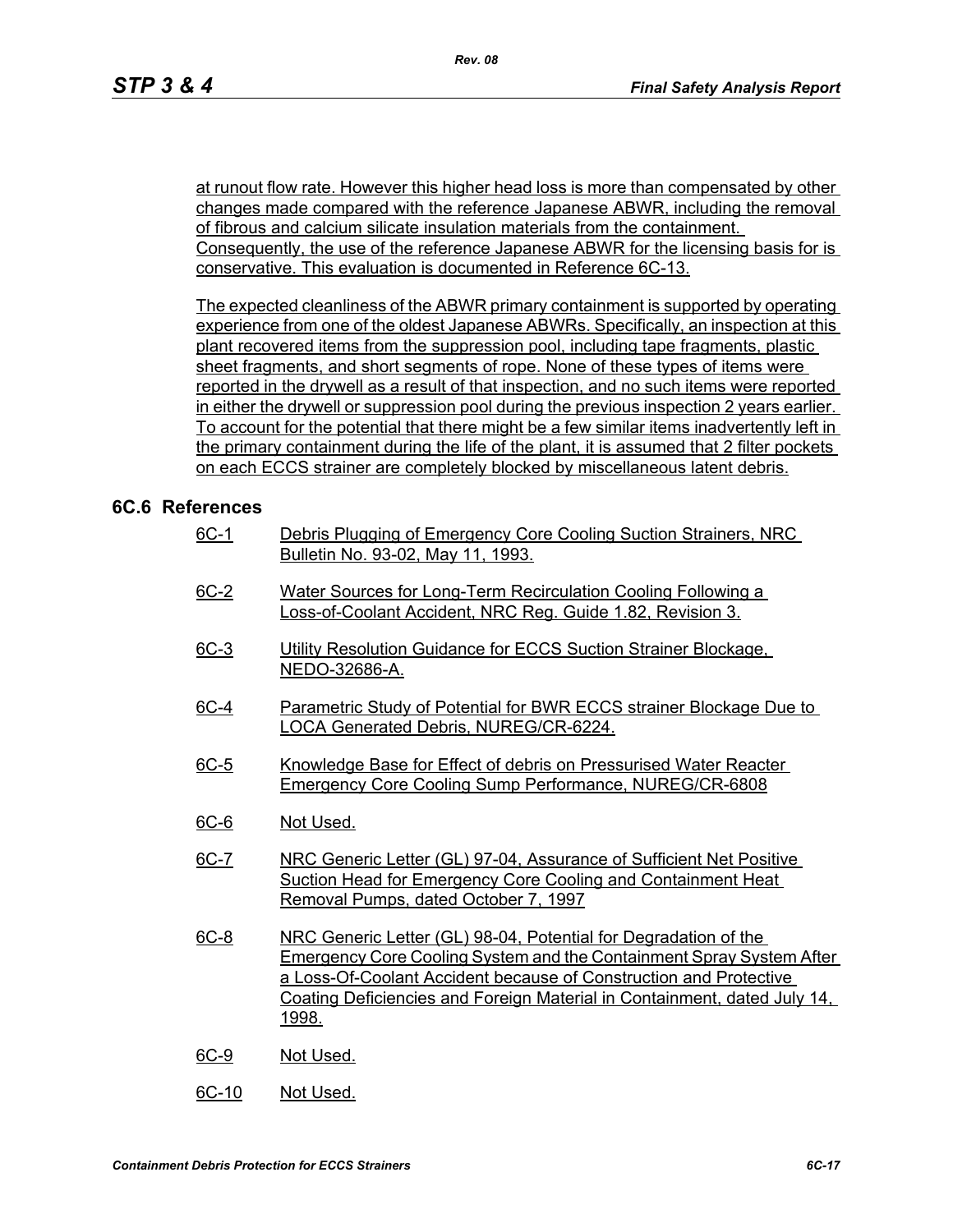| 6C-11        | The Evaluation Report for Net Positive Suction Head of Pump in           |
|--------------|--------------------------------------------------------------------------|
|              | Emergency Core Cooling System, STP Doc. U7-RHR-M-RPT-DESN-0001,          |
|              | Rev. A, May 27, 2009.                                                    |
| <u>6C-12</u> | The Supplementary Document for the Head Loss Evaluation Report of        |
|              | Japanese ABWR ECCS Suction Strainer, STP Doc.                            |
|              | U7-RHR-M-RPT-DESN-0002, Rev. B, October 20, 2009.                        |
|              |                                                                          |
| 6C-13        | The Evaluation Example of the Head Loss of the ECCS Suction Strainer     |
|              | and Pipe in the ECCS Pump Run-out Flow Condition, STP Doc.               |
|              | U7-RHR-M-RPT-DESN-0003, Rev. A, May 27, 2009.                            |
|              |                                                                          |
| 6C-14        | Letter from W. H. Ruland (NRC) to A. R. Pietrangelo (NEI), 'Revised      |
|              | Guidance for Review of Final Licensee Responses to Generic Letter        |
|              | 2004-02, "Potential Impact of Debris Blockage on Emergency Recirculation |
|              | During Design Basis Accidents at Pressurized-Water Reactors." dated      |
|              | March 28, 2008, ADAMS Accession Number ML080230112.                      |
|              |                                                                          |
| RC 15        | Enclosure 1 to ML080220112 "NDC Staff Doview Guidance Peaarding          |

- 6C-15 Enclosure 1 to ML080230112, "NRC Staff Review Guidance Regarding Generic Letter 2004-02 Closure in the Area of Strainer Head Loss and Vortexing," dated March 2008, ADAMS Accession Number ML080230038.
- 6C-16 WCAP-16530-NP-A, "Evaluation of Post-Accident Chemical Effects in Containment Sump Fluids to Support GSI-191," Westinghouse Electric Company LLC, dated March 2008.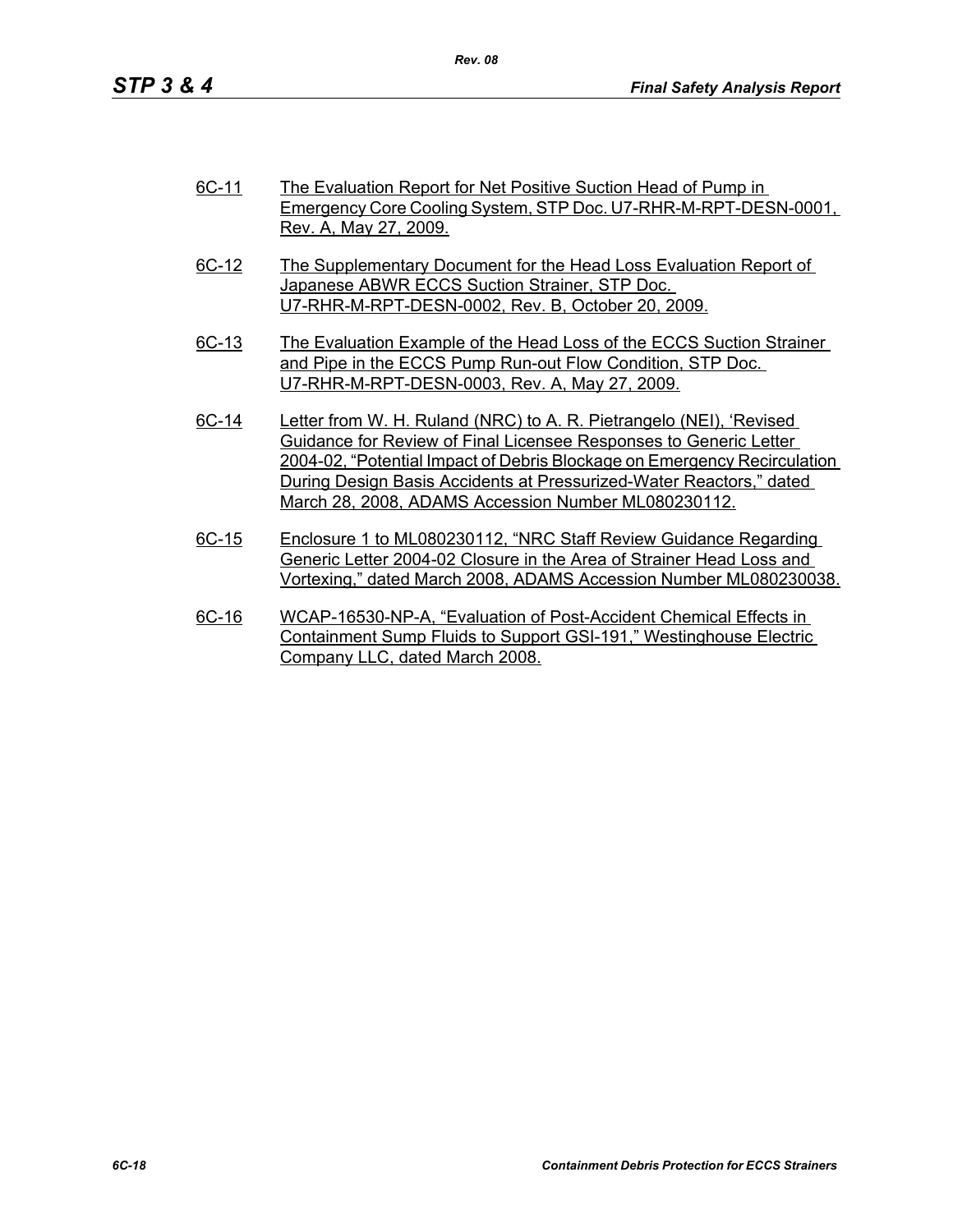| Estimated debris created by a main steam line break | $26 \text{ m}^3$            |
|-----------------------------------------------------|-----------------------------|
| RHR runout flow (Figure 5.4-11, note 13)            | $1130 \text{ m}^3/\text{h}$ |
| HPCF runout flow (Table 6.3-8)                      | $890 \text{ m}^3/\text{h}$  |
| RCIC controlled constant flow (Table 5.4-2)         | $182 \text{ m}^3/\text{h}$  |
| Debris on RHR screen region, 3 RHR loops operating  | $0.434 \text{ m}^3$         |
| Debris on HPCF screen region                        | $0.369 \text{ m}^3$         |
| Debris on RCIC screen region                        | $0.097 \text{ m}^3$         |
| RHR required NPSH (Table 6.3-9)                     | 2.4 m                       |
| HPCF required NPSH (Table 6.3-8)                    | 2.2 m                       |
| RCIC required NPSH (Table 5.4-2)                    | 7.3 m                       |
| RHR pipe, fittings and unplugged strainer losses1   | 0.60 m                      |
| HPCF pipe, fittings and unplugged strainer losses*  | 0.51 m                      |
| RCIC pipe, fittings and unplugged strainer losses*  | 0.39 m                      |
| Suppression pool static head above pump suction     | 5.05 m                      |
|                                                     |                             |

|  | Table 6C-1 <del>Debris Analysis Input Parameters</del> Not Used |
|--|-----------------------------------------------------------------|
|--|-----------------------------------------------------------------|

#### *] Calculated hydraulic losses*

## **Table 6C-2 Results of AnalysisNot Used**

| RHR screen region area/characteristic dimension  | $5.66 \text{ m}^2/1.20 \text{ m}$ |
|--------------------------------------------------|-----------------------------------|
| HPCF screen region area/characteristic dimension | $4.46 \text{ m}^2/0.61 \text{ m}$ |
| RCIC screen region area/characteristic dimension | $0.27 \text{ m}^2/0.26 \text{ m}$ |
| Total ECCS screen region area                    | $A \cap \cap m$                   |